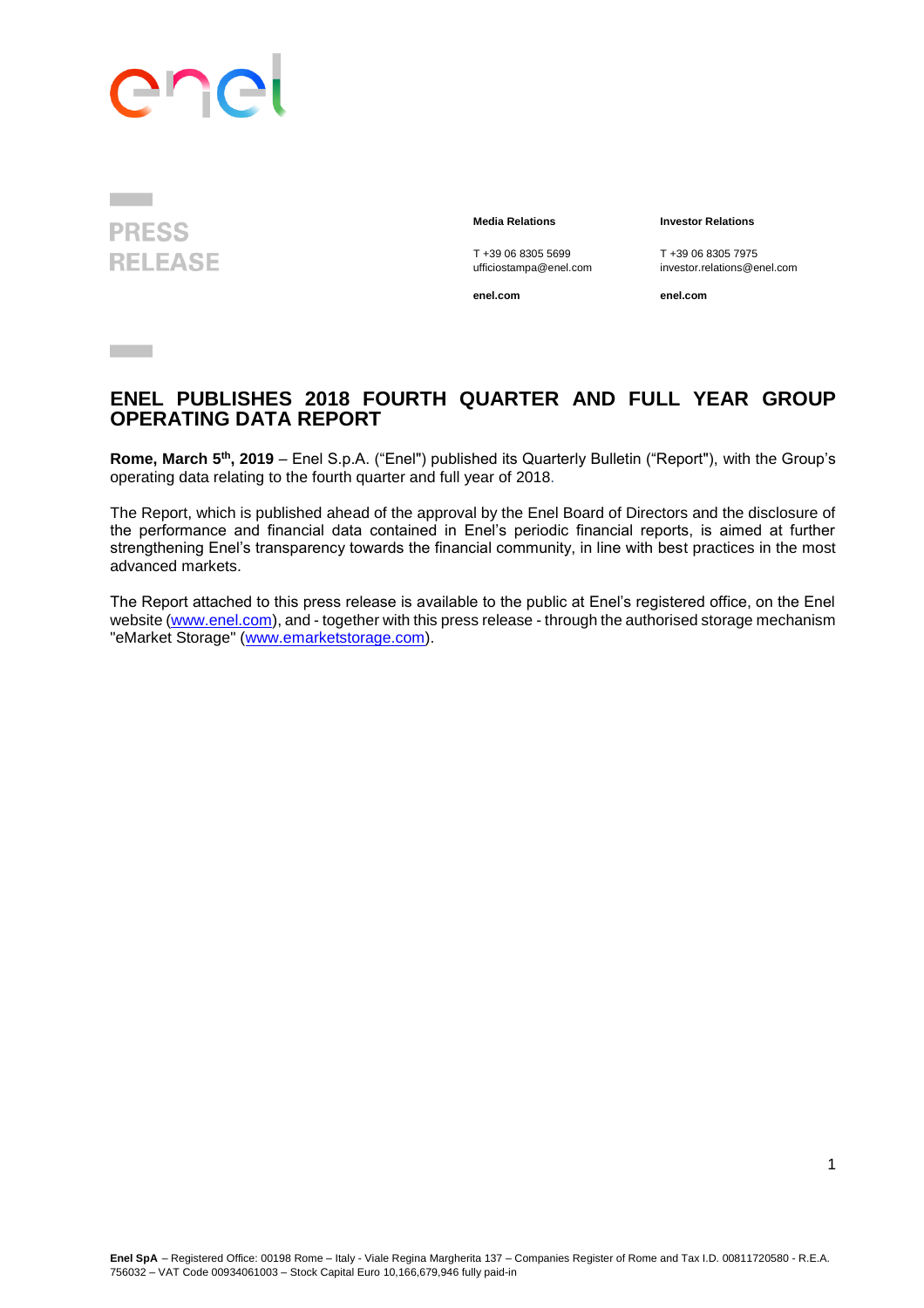# enel

Quarterly Bulletin FY 2018

Investor Relations Team investor.relations@enel.com +39 06 8305 7975

www.enel.com/investors Website











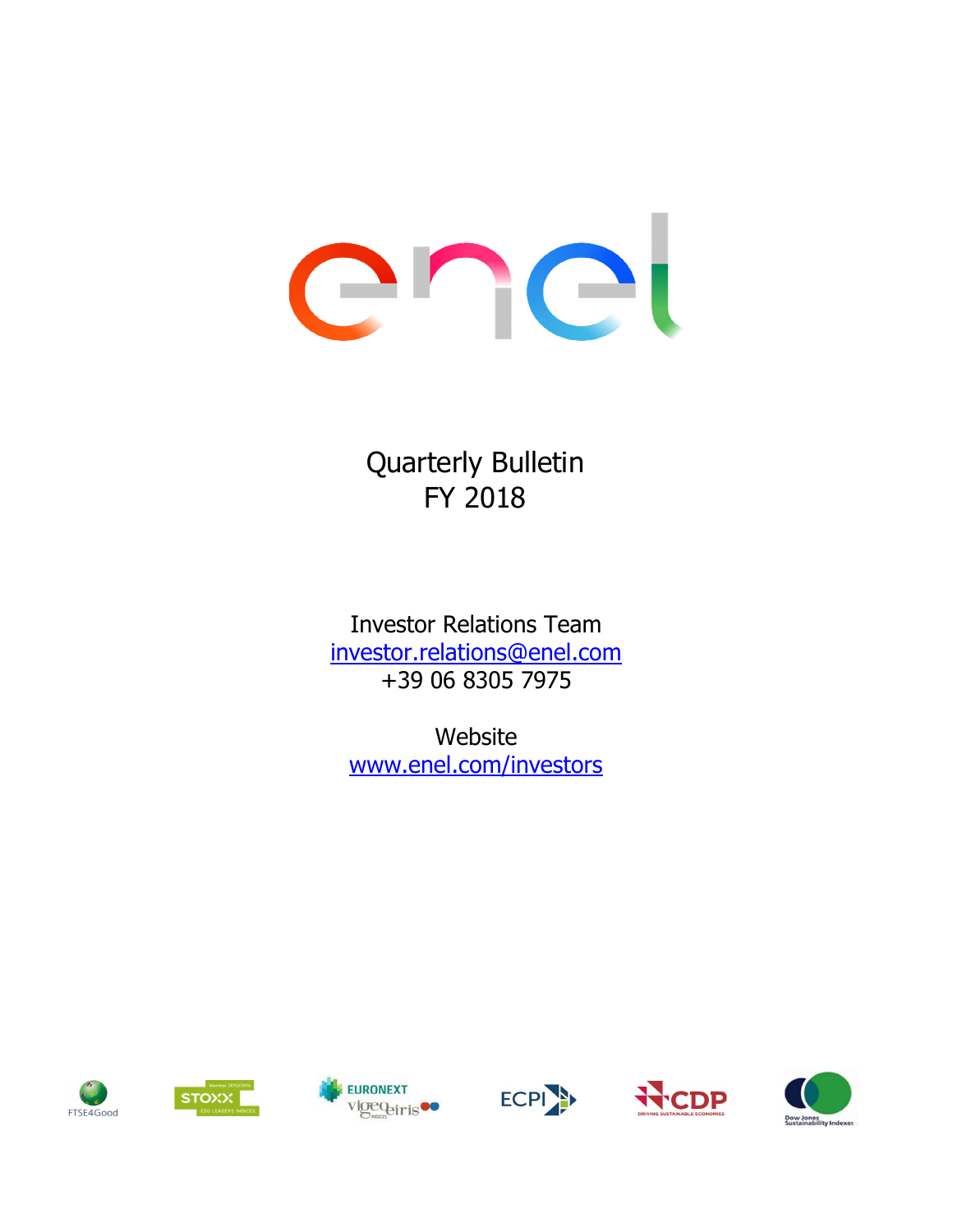| <b>Index</b>                           |      |
|----------------------------------------|------|
| 1. Group Summary                       | enei |
| 2. Group Net Installed Capacity        | f(t) |
| 3. Group Net Production                | m    |
| 4. Group Infrastructure & Networks     |      |
| 5. Group Retail                        | WÜ   |
| 6. Italian Energy Market               | enei |
| 7. Main Financial & Market performance | enel |
| 8. Disclaimer                          |      |











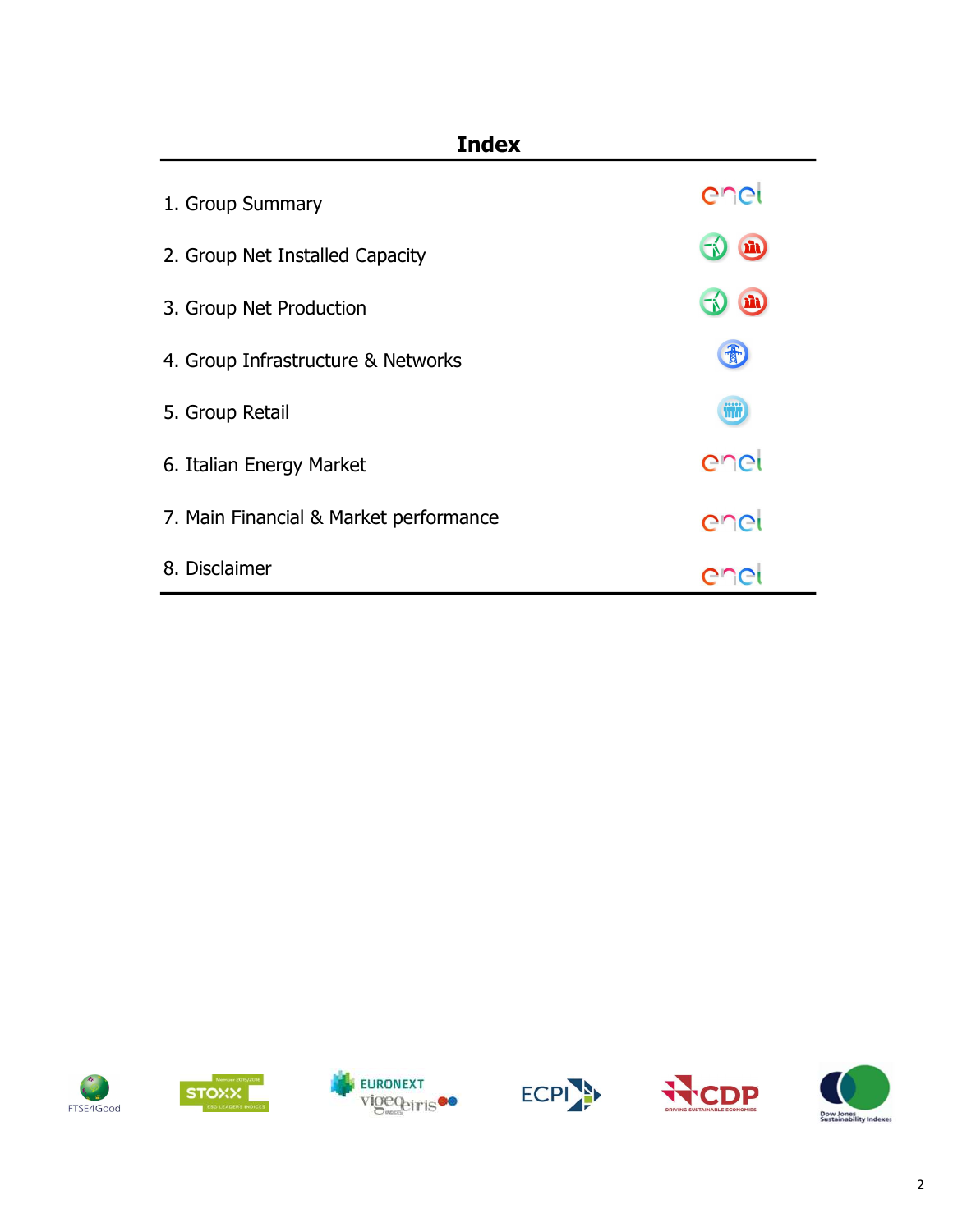### 1. Group Summary





II Italy II Deria III South America III Europe & North Africa III North & Central America III Sub Saharan Africa & Asia

Group Infrastructure & Networks



Group Retail



STOXX



FY 2018:







Power customers (mn)



58.0 mn  $\sim$  64.7 mn  $\sim$  64.7 mn

 $31\%$  FY 2017:  $45\%$  and FY 2018:

19%

<u>5% в поставки в технический принцип в технический принцип в технический принцип в технический принцип в техни<br>Поставки принцип в технический принцип в технический принцип в технический принцип в технический принцип в тех</u>

 $39\%$ 

17% and the contract of the contract of the contract of the contract of the contract of the contract of the contract of the contract of the contract of the contract of the contract of the contract of the contract of the co

 $5\%$ 

 $\frac{40\%}{64.7\,\mathrm{m}}$ 

 $45\%$   $40\%$  FY 2018: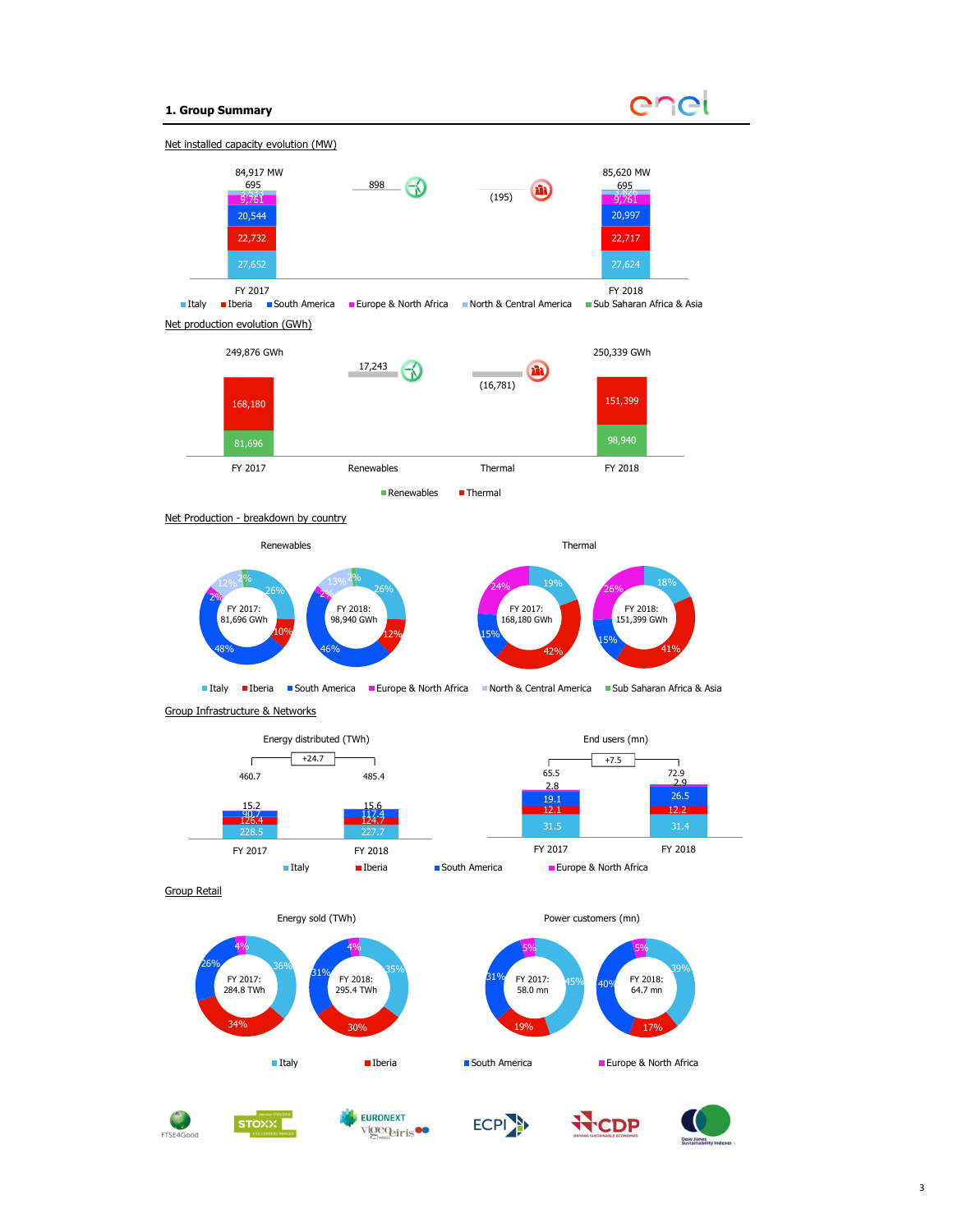### 2. Group Net Installed Capacity $^1$



| ∆ уоу<br>FY 2017 <sup>2</sup><br>FY 2018<br>capacity <sup>3</sup><br>% Weight<br>% Weight<br><b>Group</b><br><b>MW</b><br><b>MW</b><br>Д уоу<br><b>MW</b><br>Hydro<br>27,844<br>32.5%<br>27,799<br>32.7%<br>0.2%<br>71<br>Wind<br>9.6%<br>8.8%<br>10.2%<br>1,415<br>8,190<br>7,431<br>Solar & Others<br>2.8%<br>2.7%<br>4.0%<br>1,195<br>2.364<br>2.273<br>Geothermal<br>804<br>0.9%<br>802<br>0.9%<br>0.2%<br>1<br><b>Total Renewables</b><br>2.3%<br>2,682<br>39,203<br>45.8%<br>38,305<br>45.1%<br>Nuke<br>3.9%<br>3.9%<br>0.0%<br>3,318<br>3,318<br>$-0.9%$<br>Coal<br>15,828<br>18.5%<br>15,965<br>18.8%<br>CCGT<br>0.0%<br>17,244<br>20.1%<br>17,251<br>20.3%<br>Oil & Gan<br>10,078<br>$-0.5%$<br>10,027<br>11.7%<br>11.9%<br><b>Total Thermal</b><br>46,417<br>54.2%<br>46,613<br>54.9%<br>$-0.4%$<br><b>Total Enel Group</b><br>100%<br>100%<br>0.8%<br>85,620<br>84,917<br>2,682<br><b>Italy</b><br><b>MW</b><br>% Weight<br><b>MW</b><br>% Weight<br>Δ yoy<br><b>MW</b><br>Hydro<br>44.9%<br>9.9<br>12,411<br>44.9%<br>12,425<br>$-0.1%$<br>Wind<br>0.0%<br>772<br>2.8%<br>772<br>2.8%<br>1<br>Solar & Others<br>0.2%<br>80<br>0.3%<br>$-18.7%$<br>65<br>Geothermal<br>762<br>2.8%<br>761<br>2.8%<br>0.2%<br>1<br><b>Total Renewables</b><br>$-0.2%$<br>14,011<br>50.7%<br>14,039<br>50.8%<br>12.4<br>Coal<br>6,340<br>22.9%<br>0.0%<br>23.0%<br>6,340<br>CCGT<br>6,758<br>24.5%<br>6,758<br>24.4%<br>0.0%<br>Oil & Gas<br>0.0%<br>516<br>1.9%<br>516<br>1.9%<br><b>Total Thermal</b><br>$0.0\%$<br>13,613<br>49.3%<br>13,613<br>49.2%<br>100%<br>$-0.1%$<br>11.2<br><b>Total</b><br>27,624<br>100%<br>27,652<br><b>MW</b><br>% Weight<br><b>Iberia</b><br>% Weight<br><b>MW</b><br>Δ yoy<br><b>MW</b><br>4,761<br>4,752<br>20.9%<br>0.2%<br>Hydro<br>21.0%<br>9<br>Wind<br>1,750<br>7.7%<br>1,618<br>7.1%<br>8.1%<br>132<br>Solar & Others<br>0.1%<br>3.5%<br>14<br>0.1%<br>13<br><b>Total Renewables</b><br>141<br>6,525<br>28.7%<br>6,384<br>28.1%<br>2.2%<br><b>Nuke</b><br>0.0%<br>3,318<br>14.6%<br>3,318<br>14.6%<br>Coal<br>22.2%<br>22.7%<br>$-2.2%$<br>5,052<br>5,168<br>CCGT<br>0.0%<br>5,445<br>24.0%<br>5,445<br>24.0%<br>Oil & Gas<br>$-1.7%$<br>2,377<br>10.5%<br>2,417<br>10.6%<br><b>Total Thermal</b><br>$-1.0%$<br>16,192<br>71.3%<br>16,348<br>71.9%<br>100%<br>100%<br>$-0.1%$<br>141<br><b>Total</b><br>22,717<br>22,732<br><b>South America</b><br>% Weight<br><b>MW</b><br>% Weight<br><b>MW</b><br>∆ уоу<br><b>MW</b><br>Hydro<br>10,031<br>47.8%<br>9,980<br>48.6%<br>0.5%<br>51<br>Wind<br>1,616<br>7.7%<br>1,362<br>6.6%<br>18.7%<br>304<br>Solar & Others<br>1,575<br>7.5%<br>1,388<br>6.8%<br>13.5%<br>187<br>Geothermal<br>0.2%<br>0.2%<br>0.0%<br>41<br>41<br><b>Total Renewables</b><br>63.2%<br>62.2%<br>3.9%<br>542<br>13,263<br>12,771<br>Coal<br>3.9%<br>835<br>4.1%<br>$-2.6%$<br>813<br>CCGT<br>20.2%<br>20.6%<br>$-0.2%$<br>4,233<br>4,240<br>Oil & Gas<br>2,699<br>$-0.4%$<br>2,688<br>12.8%<br>13.1%<br><b>Total Thermal</b><br>$-0.5%$<br>36.8%<br>37.8%<br>7,734<br>7,773<br>542<br><b>Total</b><br>20,997<br>100.0%<br>20,544<br>100%<br>2.2%<br><b>Europe &amp; North Africa</b><br><b>MW</b><br>% Weight<br>% Weight<br><b>MW</b><br><b>MW</b><br>Δ γογ<br>Hydro<br>19<br>0.2%<br>19<br>0.2%<br>0.0%<br>Wind<br>7.6%<br>7.6%<br>0.0%<br>741<br>741<br>Solar & Others<br>1.3%<br>1.3%<br>0.0%<br>123<br>123<br>Total Renewables<br>883<br>9.0%<br>9.0%<br>883<br>0.0%<br>Coal<br>3,623<br>37.1%<br>3,623<br>37.1%<br>$0.0\%$<br>CCGT<br>809<br>809<br>8.3%<br>$0.0\%$<br>8.3%<br>i,<br>Oil & Gas<br>4,447<br>45.6%<br>0.0%<br>45.6%<br>4,447<br>L,<br><b>Total Thermal</b><br>$0.0\%$<br>8,878<br>91.0%<br>8,878<br>91.0%<br>-<br><b>Total</b><br>9,761<br>100%<br>9,761<br>100%<br>$0.0\%$<br><b>MW</b><br><b>MW</b><br>MW<br><b>North &amp; Central America</b><br>% Weight<br>% Weight<br>Δ yoy<br>Hvdro<br>623<br>16.3%<br>623<br>17.6%<br>$0.0\%$<br>Wind<br>2,940<br>14.6%<br>76.8%<br>2,566<br>72.6%<br>Solar & Others<br>6.9%<br>344<br>9.7%<br>$-23.3%$<br>264<br>8.3%<br><b>Total</b><br>3,826<br>100%<br>3,533<br>100%<br><b>Sub Saharan Africa &amp; Asia</b><br><b>MW</b><br>% Weight<br><b>MW</b><br>% Weight<br>Nov A<br><b>MW</b><br>Wind<br>371<br>53.4%<br>371<br>53.4%<br>$0.0\%$<br>Solar & Others<br>323<br>46.6%<br>$0.0\%$<br>46.6%<br>323<br>695<br>100%<br>695<br>100%<br>0.0%<br><b>Total</b><br>1. Consolidated perimeter excluding managed capacity under JV in North America, Italy, Australia and Mexico equal to around |  |  |  |              |
|-----------------------------------------------------------------------------------------------------------------------------------------------------------------------------------------------------------------------------------------------------------------------------------------------------------------------------------------------------------------------------------------------------------------------------------------------------------------------------------------------------------------------------------------------------------------------------------------------------------------------------------------------------------------------------------------------------------------------------------------------------------------------------------------------------------------------------------------------------------------------------------------------------------------------------------------------------------------------------------------------------------------------------------------------------------------------------------------------------------------------------------------------------------------------------------------------------------------------------------------------------------------------------------------------------------------------------------------------------------------------------------------------------------------------------------------------------------------------------------------------------------------------------------------------------------------------------------------------------------------------------------------------------------------------------------------------------------------------------------------------------------------------------------------------------------------------------------------------------------------------------------------------------------------------------------------------------------------------------------------------------------------------------------------------------------------------------------------------------------------------------------------------------------------------------------------------------------------------------------------------------------------------------------------------------------------------------------------------------------------------------------------------------------------------------------------------------------------------------------------------------------------------------------------------------------------------------------------------------------------------------------------------------------------------------------------------------------------------------------------------------------------------------------------------------------------------------------------------------------------------------------------------------------------------------------------------------------------------------------------------------------------------------------------------------------------------------------------------------------------------------------------------------------------------------------------------------------------------------------------------------------------------------------------------------------------------------------------------------------------------------------------------------------------------------------------------------------------------------------------------------------------------------------------------------------------------------------------------------------------------------------------------------------------------------------------------------------------------------------------------------------------------------------------------------------------------------------------------------------------------------------------------------------------------------------------------------------------------------------------------------------------------------------------------------------------------------------------------------------------------------------------------------------------------------------------------------------------------------------------------------------------------------------------------------------------------------------------------------------------------------------------------------------------------------------------------------------------------------------------------------------------|--|--|--|--------------|
|                                                                                                                                                                                                                                                                                                                                                                                                                                                                                                                                                                                                                                                                                                                                                                                                                                                                                                                                                                                                                                                                                                                                                                                                                                                                                                                                                                                                                                                                                                                                                                                                                                                                                                                                                                                                                                                                                                                                                                                                                                                                                                                                                                                                                                                                                                                                                                                                                                                                                                                                                                                                                                                                                                                                                                                                                                                                                                                                                                                                                                                                                                                                                                                                                                                                                                                                                                                                                                                                                                                                                                                                                                                                                                                                                                                                                                                                                                                                                                                                                                                                                                                                                                                                                                                                                                                                                                                                                                                                                                                 |  |  |  | 2018 Added   |
|                                                                                                                                                                                                                                                                                                                                                                                                                                                                                                                                                                                                                                                                                                                                                                                                                                                                                                                                                                                                                                                                                                                                                                                                                                                                                                                                                                                                                                                                                                                                                                                                                                                                                                                                                                                                                                                                                                                                                                                                                                                                                                                                                                                                                                                                                                                                                                                                                                                                                                                                                                                                                                                                                                                                                                                                                                                                                                                                                                                                                                                                                                                                                                                                                                                                                                                                                                                                                                                                                                                                                                                                                                                                                                                                                                                                                                                                                                                                                                                                                                                                                                                                                                                                                                                                                                                                                                                                                                                                                                                 |  |  |  |              |
|                                                                                                                                                                                                                                                                                                                                                                                                                                                                                                                                                                                                                                                                                                                                                                                                                                                                                                                                                                                                                                                                                                                                                                                                                                                                                                                                                                                                                                                                                                                                                                                                                                                                                                                                                                                                                                                                                                                                                                                                                                                                                                                                                                                                                                                                                                                                                                                                                                                                                                                                                                                                                                                                                                                                                                                                                                                                                                                                                                                                                                                                                                                                                                                                                                                                                                                                                                                                                                                                                                                                                                                                                                                                                                                                                                                                                                                                                                                                                                                                                                                                                                                                                                                                                                                                                                                                                                                                                                                                                                                 |  |  |  |              |
|                                                                                                                                                                                                                                                                                                                                                                                                                                                                                                                                                                                                                                                                                                                                                                                                                                                                                                                                                                                                                                                                                                                                                                                                                                                                                                                                                                                                                                                                                                                                                                                                                                                                                                                                                                                                                                                                                                                                                                                                                                                                                                                                                                                                                                                                                                                                                                                                                                                                                                                                                                                                                                                                                                                                                                                                                                                                                                                                                                                                                                                                                                                                                                                                                                                                                                                                                                                                                                                                                                                                                                                                                                                                                                                                                                                                                                                                                                                                                                                                                                                                                                                                                                                                                                                                                                                                                                                                                                                                                                                 |  |  |  |              |
|                                                                                                                                                                                                                                                                                                                                                                                                                                                                                                                                                                                                                                                                                                                                                                                                                                                                                                                                                                                                                                                                                                                                                                                                                                                                                                                                                                                                                                                                                                                                                                                                                                                                                                                                                                                                                                                                                                                                                                                                                                                                                                                                                                                                                                                                                                                                                                                                                                                                                                                                                                                                                                                                                                                                                                                                                                                                                                                                                                                                                                                                                                                                                                                                                                                                                                                                                                                                                                                                                                                                                                                                                                                                                                                                                                                                                                                                                                                                                                                                                                                                                                                                                                                                                                                                                                                                                                                                                                                                                                                 |  |  |  |              |
|                                                                                                                                                                                                                                                                                                                                                                                                                                                                                                                                                                                                                                                                                                                                                                                                                                                                                                                                                                                                                                                                                                                                                                                                                                                                                                                                                                                                                                                                                                                                                                                                                                                                                                                                                                                                                                                                                                                                                                                                                                                                                                                                                                                                                                                                                                                                                                                                                                                                                                                                                                                                                                                                                                                                                                                                                                                                                                                                                                                                                                                                                                                                                                                                                                                                                                                                                                                                                                                                                                                                                                                                                                                                                                                                                                                                                                                                                                                                                                                                                                                                                                                                                                                                                                                                                                                                                                                                                                                                                                                 |  |  |  |              |
|                                                                                                                                                                                                                                                                                                                                                                                                                                                                                                                                                                                                                                                                                                                                                                                                                                                                                                                                                                                                                                                                                                                                                                                                                                                                                                                                                                                                                                                                                                                                                                                                                                                                                                                                                                                                                                                                                                                                                                                                                                                                                                                                                                                                                                                                                                                                                                                                                                                                                                                                                                                                                                                                                                                                                                                                                                                                                                                                                                                                                                                                                                                                                                                                                                                                                                                                                                                                                                                                                                                                                                                                                                                                                                                                                                                                                                                                                                                                                                                                                                                                                                                                                                                                                                                                                                                                                                                                                                                                                                                 |  |  |  |              |
|                                                                                                                                                                                                                                                                                                                                                                                                                                                                                                                                                                                                                                                                                                                                                                                                                                                                                                                                                                                                                                                                                                                                                                                                                                                                                                                                                                                                                                                                                                                                                                                                                                                                                                                                                                                                                                                                                                                                                                                                                                                                                                                                                                                                                                                                                                                                                                                                                                                                                                                                                                                                                                                                                                                                                                                                                                                                                                                                                                                                                                                                                                                                                                                                                                                                                                                                                                                                                                                                                                                                                                                                                                                                                                                                                                                                                                                                                                                                                                                                                                                                                                                                                                                                                                                                                                                                                                                                                                                                                                                 |  |  |  |              |
|                                                                                                                                                                                                                                                                                                                                                                                                                                                                                                                                                                                                                                                                                                                                                                                                                                                                                                                                                                                                                                                                                                                                                                                                                                                                                                                                                                                                                                                                                                                                                                                                                                                                                                                                                                                                                                                                                                                                                                                                                                                                                                                                                                                                                                                                                                                                                                                                                                                                                                                                                                                                                                                                                                                                                                                                                                                                                                                                                                                                                                                                                                                                                                                                                                                                                                                                                                                                                                                                                                                                                                                                                                                                                                                                                                                                                                                                                                                                                                                                                                                                                                                                                                                                                                                                                                                                                                                                                                                                                                                 |  |  |  |              |
|                                                                                                                                                                                                                                                                                                                                                                                                                                                                                                                                                                                                                                                                                                                                                                                                                                                                                                                                                                                                                                                                                                                                                                                                                                                                                                                                                                                                                                                                                                                                                                                                                                                                                                                                                                                                                                                                                                                                                                                                                                                                                                                                                                                                                                                                                                                                                                                                                                                                                                                                                                                                                                                                                                                                                                                                                                                                                                                                                                                                                                                                                                                                                                                                                                                                                                                                                                                                                                                                                                                                                                                                                                                                                                                                                                                                                                                                                                                                                                                                                                                                                                                                                                                                                                                                                                                                                                                                                                                                                                                 |  |  |  |              |
|                                                                                                                                                                                                                                                                                                                                                                                                                                                                                                                                                                                                                                                                                                                                                                                                                                                                                                                                                                                                                                                                                                                                                                                                                                                                                                                                                                                                                                                                                                                                                                                                                                                                                                                                                                                                                                                                                                                                                                                                                                                                                                                                                                                                                                                                                                                                                                                                                                                                                                                                                                                                                                                                                                                                                                                                                                                                                                                                                                                                                                                                                                                                                                                                                                                                                                                                                                                                                                                                                                                                                                                                                                                                                                                                                                                                                                                                                                                                                                                                                                                                                                                                                                                                                                                                                                                                                                                                                                                                                                                 |  |  |  |              |
|                                                                                                                                                                                                                                                                                                                                                                                                                                                                                                                                                                                                                                                                                                                                                                                                                                                                                                                                                                                                                                                                                                                                                                                                                                                                                                                                                                                                                                                                                                                                                                                                                                                                                                                                                                                                                                                                                                                                                                                                                                                                                                                                                                                                                                                                                                                                                                                                                                                                                                                                                                                                                                                                                                                                                                                                                                                                                                                                                                                                                                                                                                                                                                                                                                                                                                                                                                                                                                                                                                                                                                                                                                                                                                                                                                                                                                                                                                                                                                                                                                                                                                                                                                                                                                                                                                                                                                                                                                                                                                                 |  |  |  |              |
|                                                                                                                                                                                                                                                                                                                                                                                                                                                                                                                                                                                                                                                                                                                                                                                                                                                                                                                                                                                                                                                                                                                                                                                                                                                                                                                                                                                                                                                                                                                                                                                                                                                                                                                                                                                                                                                                                                                                                                                                                                                                                                                                                                                                                                                                                                                                                                                                                                                                                                                                                                                                                                                                                                                                                                                                                                                                                                                                                                                                                                                                                                                                                                                                                                                                                                                                                                                                                                                                                                                                                                                                                                                                                                                                                                                                                                                                                                                                                                                                                                                                                                                                                                                                                                                                                                                                                                                                                                                                                                                 |  |  |  |              |
|                                                                                                                                                                                                                                                                                                                                                                                                                                                                                                                                                                                                                                                                                                                                                                                                                                                                                                                                                                                                                                                                                                                                                                                                                                                                                                                                                                                                                                                                                                                                                                                                                                                                                                                                                                                                                                                                                                                                                                                                                                                                                                                                                                                                                                                                                                                                                                                                                                                                                                                                                                                                                                                                                                                                                                                                                                                                                                                                                                                                                                                                                                                                                                                                                                                                                                                                                                                                                                                                                                                                                                                                                                                                                                                                                                                                                                                                                                                                                                                                                                                                                                                                                                                                                                                                                                                                                                                                                                                                                                                 |  |  |  |              |
|                                                                                                                                                                                                                                                                                                                                                                                                                                                                                                                                                                                                                                                                                                                                                                                                                                                                                                                                                                                                                                                                                                                                                                                                                                                                                                                                                                                                                                                                                                                                                                                                                                                                                                                                                                                                                                                                                                                                                                                                                                                                                                                                                                                                                                                                                                                                                                                                                                                                                                                                                                                                                                                                                                                                                                                                                                                                                                                                                                                                                                                                                                                                                                                                                                                                                                                                                                                                                                                                                                                                                                                                                                                                                                                                                                                                                                                                                                                                                                                                                                                                                                                                                                                                                                                                                                                                                                                                                                                                                                                 |  |  |  |              |
|                                                                                                                                                                                                                                                                                                                                                                                                                                                                                                                                                                                                                                                                                                                                                                                                                                                                                                                                                                                                                                                                                                                                                                                                                                                                                                                                                                                                                                                                                                                                                                                                                                                                                                                                                                                                                                                                                                                                                                                                                                                                                                                                                                                                                                                                                                                                                                                                                                                                                                                                                                                                                                                                                                                                                                                                                                                                                                                                                                                                                                                                                                                                                                                                                                                                                                                                                                                                                                                                                                                                                                                                                                                                                                                                                                                                                                                                                                                                                                                                                                                                                                                                                                                                                                                                                                                                                                                                                                                                                                                 |  |  |  |              |
|                                                                                                                                                                                                                                                                                                                                                                                                                                                                                                                                                                                                                                                                                                                                                                                                                                                                                                                                                                                                                                                                                                                                                                                                                                                                                                                                                                                                                                                                                                                                                                                                                                                                                                                                                                                                                                                                                                                                                                                                                                                                                                                                                                                                                                                                                                                                                                                                                                                                                                                                                                                                                                                                                                                                                                                                                                                                                                                                                                                                                                                                                                                                                                                                                                                                                                                                                                                                                                                                                                                                                                                                                                                                                                                                                                                                                                                                                                                                                                                                                                                                                                                                                                                                                                                                                                                                                                                                                                                                                                                 |  |  |  |              |
|                                                                                                                                                                                                                                                                                                                                                                                                                                                                                                                                                                                                                                                                                                                                                                                                                                                                                                                                                                                                                                                                                                                                                                                                                                                                                                                                                                                                                                                                                                                                                                                                                                                                                                                                                                                                                                                                                                                                                                                                                                                                                                                                                                                                                                                                                                                                                                                                                                                                                                                                                                                                                                                                                                                                                                                                                                                                                                                                                                                                                                                                                                                                                                                                                                                                                                                                                                                                                                                                                                                                                                                                                                                                                                                                                                                                                                                                                                                                                                                                                                                                                                                                                                                                                                                                                                                                                                                                                                                                                                                 |  |  |  |              |
|                                                                                                                                                                                                                                                                                                                                                                                                                                                                                                                                                                                                                                                                                                                                                                                                                                                                                                                                                                                                                                                                                                                                                                                                                                                                                                                                                                                                                                                                                                                                                                                                                                                                                                                                                                                                                                                                                                                                                                                                                                                                                                                                                                                                                                                                                                                                                                                                                                                                                                                                                                                                                                                                                                                                                                                                                                                                                                                                                                                                                                                                                                                                                                                                                                                                                                                                                                                                                                                                                                                                                                                                                                                                                                                                                                                                                                                                                                                                                                                                                                                                                                                                                                                                                                                                                                                                                                                                                                                                                                                 |  |  |  |              |
|                                                                                                                                                                                                                                                                                                                                                                                                                                                                                                                                                                                                                                                                                                                                                                                                                                                                                                                                                                                                                                                                                                                                                                                                                                                                                                                                                                                                                                                                                                                                                                                                                                                                                                                                                                                                                                                                                                                                                                                                                                                                                                                                                                                                                                                                                                                                                                                                                                                                                                                                                                                                                                                                                                                                                                                                                                                                                                                                                                                                                                                                                                                                                                                                                                                                                                                                                                                                                                                                                                                                                                                                                                                                                                                                                                                                                                                                                                                                                                                                                                                                                                                                                                                                                                                                                                                                                                                                                                                                                                                 |  |  |  |              |
|                                                                                                                                                                                                                                                                                                                                                                                                                                                                                                                                                                                                                                                                                                                                                                                                                                                                                                                                                                                                                                                                                                                                                                                                                                                                                                                                                                                                                                                                                                                                                                                                                                                                                                                                                                                                                                                                                                                                                                                                                                                                                                                                                                                                                                                                                                                                                                                                                                                                                                                                                                                                                                                                                                                                                                                                                                                                                                                                                                                                                                                                                                                                                                                                                                                                                                                                                                                                                                                                                                                                                                                                                                                                                                                                                                                                                                                                                                                                                                                                                                                                                                                                                                                                                                                                                                                                                                                                                                                                                                                 |  |  |  |              |
|                                                                                                                                                                                                                                                                                                                                                                                                                                                                                                                                                                                                                                                                                                                                                                                                                                                                                                                                                                                                                                                                                                                                                                                                                                                                                                                                                                                                                                                                                                                                                                                                                                                                                                                                                                                                                                                                                                                                                                                                                                                                                                                                                                                                                                                                                                                                                                                                                                                                                                                                                                                                                                                                                                                                                                                                                                                                                                                                                                                                                                                                                                                                                                                                                                                                                                                                                                                                                                                                                                                                                                                                                                                                                                                                                                                                                                                                                                                                                                                                                                                                                                                                                                                                                                                                                                                                                                                                                                                                                                                 |  |  |  |              |
|                                                                                                                                                                                                                                                                                                                                                                                                                                                                                                                                                                                                                                                                                                                                                                                                                                                                                                                                                                                                                                                                                                                                                                                                                                                                                                                                                                                                                                                                                                                                                                                                                                                                                                                                                                                                                                                                                                                                                                                                                                                                                                                                                                                                                                                                                                                                                                                                                                                                                                                                                                                                                                                                                                                                                                                                                                                                                                                                                                                                                                                                                                                                                                                                                                                                                                                                                                                                                                                                                                                                                                                                                                                                                                                                                                                                                                                                                                                                                                                                                                                                                                                                                                                                                                                                                                                                                                                                                                                                                                                 |  |  |  |              |
|                                                                                                                                                                                                                                                                                                                                                                                                                                                                                                                                                                                                                                                                                                                                                                                                                                                                                                                                                                                                                                                                                                                                                                                                                                                                                                                                                                                                                                                                                                                                                                                                                                                                                                                                                                                                                                                                                                                                                                                                                                                                                                                                                                                                                                                                                                                                                                                                                                                                                                                                                                                                                                                                                                                                                                                                                                                                                                                                                                                                                                                                                                                                                                                                                                                                                                                                                                                                                                                                                                                                                                                                                                                                                                                                                                                                                                                                                                                                                                                                                                                                                                                                                                                                                                                                                                                                                                                                                                                                                                                 |  |  |  |              |
|                                                                                                                                                                                                                                                                                                                                                                                                                                                                                                                                                                                                                                                                                                                                                                                                                                                                                                                                                                                                                                                                                                                                                                                                                                                                                                                                                                                                                                                                                                                                                                                                                                                                                                                                                                                                                                                                                                                                                                                                                                                                                                                                                                                                                                                                                                                                                                                                                                                                                                                                                                                                                                                                                                                                                                                                                                                                                                                                                                                                                                                                                                                                                                                                                                                                                                                                                                                                                                                                                                                                                                                                                                                                                                                                                                                                                                                                                                                                                                                                                                                                                                                                                                                                                                                                                                                                                                                                                                                                                                                 |  |  |  |              |
|                                                                                                                                                                                                                                                                                                                                                                                                                                                                                                                                                                                                                                                                                                                                                                                                                                                                                                                                                                                                                                                                                                                                                                                                                                                                                                                                                                                                                                                                                                                                                                                                                                                                                                                                                                                                                                                                                                                                                                                                                                                                                                                                                                                                                                                                                                                                                                                                                                                                                                                                                                                                                                                                                                                                                                                                                                                                                                                                                                                                                                                                                                                                                                                                                                                                                                                                                                                                                                                                                                                                                                                                                                                                                                                                                                                                                                                                                                                                                                                                                                                                                                                                                                                                                                                                                                                                                                                                                                                                                                                 |  |  |  |              |
|                                                                                                                                                                                                                                                                                                                                                                                                                                                                                                                                                                                                                                                                                                                                                                                                                                                                                                                                                                                                                                                                                                                                                                                                                                                                                                                                                                                                                                                                                                                                                                                                                                                                                                                                                                                                                                                                                                                                                                                                                                                                                                                                                                                                                                                                                                                                                                                                                                                                                                                                                                                                                                                                                                                                                                                                                                                                                                                                                                                                                                                                                                                                                                                                                                                                                                                                                                                                                                                                                                                                                                                                                                                                                                                                                                                                                                                                                                                                                                                                                                                                                                                                                                                                                                                                                                                                                                                                                                                                                                                 |  |  |  |              |
|                                                                                                                                                                                                                                                                                                                                                                                                                                                                                                                                                                                                                                                                                                                                                                                                                                                                                                                                                                                                                                                                                                                                                                                                                                                                                                                                                                                                                                                                                                                                                                                                                                                                                                                                                                                                                                                                                                                                                                                                                                                                                                                                                                                                                                                                                                                                                                                                                                                                                                                                                                                                                                                                                                                                                                                                                                                                                                                                                                                                                                                                                                                                                                                                                                                                                                                                                                                                                                                                                                                                                                                                                                                                                                                                                                                                                                                                                                                                                                                                                                                                                                                                                                                                                                                                                                                                                                                                                                                                                                                 |  |  |  |              |
|                                                                                                                                                                                                                                                                                                                                                                                                                                                                                                                                                                                                                                                                                                                                                                                                                                                                                                                                                                                                                                                                                                                                                                                                                                                                                                                                                                                                                                                                                                                                                                                                                                                                                                                                                                                                                                                                                                                                                                                                                                                                                                                                                                                                                                                                                                                                                                                                                                                                                                                                                                                                                                                                                                                                                                                                                                                                                                                                                                                                                                                                                                                                                                                                                                                                                                                                                                                                                                                                                                                                                                                                                                                                                                                                                                                                                                                                                                                                                                                                                                                                                                                                                                                                                                                                                                                                                                                                                                                                                                                 |  |  |  |              |
|                                                                                                                                                                                                                                                                                                                                                                                                                                                                                                                                                                                                                                                                                                                                                                                                                                                                                                                                                                                                                                                                                                                                                                                                                                                                                                                                                                                                                                                                                                                                                                                                                                                                                                                                                                                                                                                                                                                                                                                                                                                                                                                                                                                                                                                                                                                                                                                                                                                                                                                                                                                                                                                                                                                                                                                                                                                                                                                                                                                                                                                                                                                                                                                                                                                                                                                                                                                                                                                                                                                                                                                                                                                                                                                                                                                                                                                                                                                                                                                                                                                                                                                                                                                                                                                                                                                                                                                                                                                                                                                 |  |  |  |              |
|                                                                                                                                                                                                                                                                                                                                                                                                                                                                                                                                                                                                                                                                                                                                                                                                                                                                                                                                                                                                                                                                                                                                                                                                                                                                                                                                                                                                                                                                                                                                                                                                                                                                                                                                                                                                                                                                                                                                                                                                                                                                                                                                                                                                                                                                                                                                                                                                                                                                                                                                                                                                                                                                                                                                                                                                                                                                                                                                                                                                                                                                                                                                                                                                                                                                                                                                                                                                                                                                                                                                                                                                                                                                                                                                                                                                                                                                                                                                                                                                                                                                                                                                                                                                                                                                                                                                                                                                                                                                                                                 |  |  |  |              |
|                                                                                                                                                                                                                                                                                                                                                                                                                                                                                                                                                                                                                                                                                                                                                                                                                                                                                                                                                                                                                                                                                                                                                                                                                                                                                                                                                                                                                                                                                                                                                                                                                                                                                                                                                                                                                                                                                                                                                                                                                                                                                                                                                                                                                                                                                                                                                                                                                                                                                                                                                                                                                                                                                                                                                                                                                                                                                                                                                                                                                                                                                                                                                                                                                                                                                                                                                                                                                                                                                                                                                                                                                                                                                                                                                                                                                                                                                                                                                                                                                                                                                                                                                                                                                                                                                                                                                                                                                                                                                                                 |  |  |  |              |
|                                                                                                                                                                                                                                                                                                                                                                                                                                                                                                                                                                                                                                                                                                                                                                                                                                                                                                                                                                                                                                                                                                                                                                                                                                                                                                                                                                                                                                                                                                                                                                                                                                                                                                                                                                                                                                                                                                                                                                                                                                                                                                                                                                                                                                                                                                                                                                                                                                                                                                                                                                                                                                                                                                                                                                                                                                                                                                                                                                                                                                                                                                                                                                                                                                                                                                                                                                                                                                                                                                                                                                                                                                                                                                                                                                                                                                                                                                                                                                                                                                                                                                                                                                                                                                                                                                                                                                                                                                                                                                                 |  |  |  |              |
|                                                                                                                                                                                                                                                                                                                                                                                                                                                                                                                                                                                                                                                                                                                                                                                                                                                                                                                                                                                                                                                                                                                                                                                                                                                                                                                                                                                                                                                                                                                                                                                                                                                                                                                                                                                                                                                                                                                                                                                                                                                                                                                                                                                                                                                                                                                                                                                                                                                                                                                                                                                                                                                                                                                                                                                                                                                                                                                                                                                                                                                                                                                                                                                                                                                                                                                                                                                                                                                                                                                                                                                                                                                                                                                                                                                                                                                                                                                                                                                                                                                                                                                                                                                                                                                                                                                                                                                                                                                                                                                 |  |  |  |              |
|                                                                                                                                                                                                                                                                                                                                                                                                                                                                                                                                                                                                                                                                                                                                                                                                                                                                                                                                                                                                                                                                                                                                                                                                                                                                                                                                                                                                                                                                                                                                                                                                                                                                                                                                                                                                                                                                                                                                                                                                                                                                                                                                                                                                                                                                                                                                                                                                                                                                                                                                                                                                                                                                                                                                                                                                                                                                                                                                                                                                                                                                                                                                                                                                                                                                                                                                                                                                                                                                                                                                                                                                                                                                                                                                                                                                                                                                                                                                                                                                                                                                                                                                                                                                                                                                                                                                                                                                                                                                                                                 |  |  |  |              |
|                                                                                                                                                                                                                                                                                                                                                                                                                                                                                                                                                                                                                                                                                                                                                                                                                                                                                                                                                                                                                                                                                                                                                                                                                                                                                                                                                                                                                                                                                                                                                                                                                                                                                                                                                                                                                                                                                                                                                                                                                                                                                                                                                                                                                                                                                                                                                                                                                                                                                                                                                                                                                                                                                                                                                                                                                                                                                                                                                                                                                                                                                                                                                                                                                                                                                                                                                                                                                                                                                                                                                                                                                                                                                                                                                                                                                                                                                                                                                                                                                                                                                                                                                                                                                                                                                                                                                                                                                                                                                                                 |  |  |  |              |
|                                                                                                                                                                                                                                                                                                                                                                                                                                                                                                                                                                                                                                                                                                                                                                                                                                                                                                                                                                                                                                                                                                                                                                                                                                                                                                                                                                                                                                                                                                                                                                                                                                                                                                                                                                                                                                                                                                                                                                                                                                                                                                                                                                                                                                                                                                                                                                                                                                                                                                                                                                                                                                                                                                                                                                                                                                                                                                                                                                                                                                                                                                                                                                                                                                                                                                                                                                                                                                                                                                                                                                                                                                                                                                                                                                                                                                                                                                                                                                                                                                                                                                                                                                                                                                                                                                                                                                                                                                                                                                                 |  |  |  |              |
|                                                                                                                                                                                                                                                                                                                                                                                                                                                                                                                                                                                                                                                                                                                                                                                                                                                                                                                                                                                                                                                                                                                                                                                                                                                                                                                                                                                                                                                                                                                                                                                                                                                                                                                                                                                                                                                                                                                                                                                                                                                                                                                                                                                                                                                                                                                                                                                                                                                                                                                                                                                                                                                                                                                                                                                                                                                                                                                                                                                                                                                                                                                                                                                                                                                                                                                                                                                                                                                                                                                                                                                                                                                                                                                                                                                                                                                                                                                                                                                                                                                                                                                                                                                                                                                                                                                                                                                                                                                                                                                 |  |  |  |              |
|                                                                                                                                                                                                                                                                                                                                                                                                                                                                                                                                                                                                                                                                                                                                                                                                                                                                                                                                                                                                                                                                                                                                                                                                                                                                                                                                                                                                                                                                                                                                                                                                                                                                                                                                                                                                                                                                                                                                                                                                                                                                                                                                                                                                                                                                                                                                                                                                                                                                                                                                                                                                                                                                                                                                                                                                                                                                                                                                                                                                                                                                                                                                                                                                                                                                                                                                                                                                                                                                                                                                                                                                                                                                                                                                                                                                                                                                                                                                                                                                                                                                                                                                                                                                                                                                                                                                                                                                                                                                                                                 |  |  |  |              |
|                                                                                                                                                                                                                                                                                                                                                                                                                                                                                                                                                                                                                                                                                                                                                                                                                                                                                                                                                                                                                                                                                                                                                                                                                                                                                                                                                                                                                                                                                                                                                                                                                                                                                                                                                                                                                                                                                                                                                                                                                                                                                                                                                                                                                                                                                                                                                                                                                                                                                                                                                                                                                                                                                                                                                                                                                                                                                                                                                                                                                                                                                                                                                                                                                                                                                                                                                                                                                                                                                                                                                                                                                                                                                                                                                                                                                                                                                                                                                                                                                                                                                                                                                                                                                                                                                                                                                                                                                                                                                                                 |  |  |  |              |
|                                                                                                                                                                                                                                                                                                                                                                                                                                                                                                                                                                                                                                                                                                                                                                                                                                                                                                                                                                                                                                                                                                                                                                                                                                                                                                                                                                                                                                                                                                                                                                                                                                                                                                                                                                                                                                                                                                                                                                                                                                                                                                                                                                                                                                                                                                                                                                                                                                                                                                                                                                                                                                                                                                                                                                                                                                                                                                                                                                                                                                                                                                                                                                                                                                                                                                                                                                                                                                                                                                                                                                                                                                                                                                                                                                                                                                                                                                                                                                                                                                                                                                                                                                                                                                                                                                                                                                                                                                                                                                                 |  |  |  |              |
|                                                                                                                                                                                                                                                                                                                                                                                                                                                                                                                                                                                                                                                                                                                                                                                                                                                                                                                                                                                                                                                                                                                                                                                                                                                                                                                                                                                                                                                                                                                                                                                                                                                                                                                                                                                                                                                                                                                                                                                                                                                                                                                                                                                                                                                                                                                                                                                                                                                                                                                                                                                                                                                                                                                                                                                                                                                                                                                                                                                                                                                                                                                                                                                                                                                                                                                                                                                                                                                                                                                                                                                                                                                                                                                                                                                                                                                                                                                                                                                                                                                                                                                                                                                                                                                                                                                                                                                                                                                                                                                 |  |  |  |              |
|                                                                                                                                                                                                                                                                                                                                                                                                                                                                                                                                                                                                                                                                                                                                                                                                                                                                                                                                                                                                                                                                                                                                                                                                                                                                                                                                                                                                                                                                                                                                                                                                                                                                                                                                                                                                                                                                                                                                                                                                                                                                                                                                                                                                                                                                                                                                                                                                                                                                                                                                                                                                                                                                                                                                                                                                                                                                                                                                                                                                                                                                                                                                                                                                                                                                                                                                                                                                                                                                                                                                                                                                                                                                                                                                                                                                                                                                                                                                                                                                                                                                                                                                                                                                                                                                                                                                                                                                                                                                                                                 |  |  |  |              |
|                                                                                                                                                                                                                                                                                                                                                                                                                                                                                                                                                                                                                                                                                                                                                                                                                                                                                                                                                                                                                                                                                                                                                                                                                                                                                                                                                                                                                                                                                                                                                                                                                                                                                                                                                                                                                                                                                                                                                                                                                                                                                                                                                                                                                                                                                                                                                                                                                                                                                                                                                                                                                                                                                                                                                                                                                                                                                                                                                                                                                                                                                                                                                                                                                                                                                                                                                                                                                                                                                                                                                                                                                                                                                                                                                                                                                                                                                                                                                                                                                                                                                                                                                                                                                                                                                                                                                                                                                                                                                                                 |  |  |  |              |
|                                                                                                                                                                                                                                                                                                                                                                                                                                                                                                                                                                                                                                                                                                                                                                                                                                                                                                                                                                                                                                                                                                                                                                                                                                                                                                                                                                                                                                                                                                                                                                                                                                                                                                                                                                                                                                                                                                                                                                                                                                                                                                                                                                                                                                                                                                                                                                                                                                                                                                                                                                                                                                                                                                                                                                                                                                                                                                                                                                                                                                                                                                                                                                                                                                                                                                                                                                                                                                                                                                                                                                                                                                                                                                                                                                                                                                                                                                                                                                                                                                                                                                                                                                                                                                                                                                                                                                                                                                                                                                                 |  |  |  |              |
|                                                                                                                                                                                                                                                                                                                                                                                                                                                                                                                                                                                                                                                                                                                                                                                                                                                                                                                                                                                                                                                                                                                                                                                                                                                                                                                                                                                                                                                                                                                                                                                                                                                                                                                                                                                                                                                                                                                                                                                                                                                                                                                                                                                                                                                                                                                                                                                                                                                                                                                                                                                                                                                                                                                                                                                                                                                                                                                                                                                                                                                                                                                                                                                                                                                                                                                                                                                                                                                                                                                                                                                                                                                                                                                                                                                                                                                                                                                                                                                                                                                                                                                                                                                                                                                                                                                                                                                                                                                                                                                 |  |  |  |              |
|                                                                                                                                                                                                                                                                                                                                                                                                                                                                                                                                                                                                                                                                                                                                                                                                                                                                                                                                                                                                                                                                                                                                                                                                                                                                                                                                                                                                                                                                                                                                                                                                                                                                                                                                                                                                                                                                                                                                                                                                                                                                                                                                                                                                                                                                                                                                                                                                                                                                                                                                                                                                                                                                                                                                                                                                                                                                                                                                                                                                                                                                                                                                                                                                                                                                                                                                                                                                                                                                                                                                                                                                                                                                                                                                                                                                                                                                                                                                                                                                                                                                                                                                                                                                                                                                                                                                                                                                                                                                                                                 |  |  |  |              |
|                                                                                                                                                                                                                                                                                                                                                                                                                                                                                                                                                                                                                                                                                                                                                                                                                                                                                                                                                                                                                                                                                                                                                                                                                                                                                                                                                                                                                                                                                                                                                                                                                                                                                                                                                                                                                                                                                                                                                                                                                                                                                                                                                                                                                                                                                                                                                                                                                                                                                                                                                                                                                                                                                                                                                                                                                                                                                                                                                                                                                                                                                                                                                                                                                                                                                                                                                                                                                                                                                                                                                                                                                                                                                                                                                                                                                                                                                                                                                                                                                                                                                                                                                                                                                                                                                                                                                                                                                                                                                                                 |  |  |  |              |
|                                                                                                                                                                                                                                                                                                                                                                                                                                                                                                                                                                                                                                                                                                                                                                                                                                                                                                                                                                                                                                                                                                                                                                                                                                                                                                                                                                                                                                                                                                                                                                                                                                                                                                                                                                                                                                                                                                                                                                                                                                                                                                                                                                                                                                                                                                                                                                                                                                                                                                                                                                                                                                                                                                                                                                                                                                                                                                                                                                                                                                                                                                                                                                                                                                                                                                                                                                                                                                                                                                                                                                                                                                                                                                                                                                                                                                                                                                                                                                                                                                                                                                                                                                                                                                                                                                                                                                                                                                                                                                                 |  |  |  |              |
|                                                                                                                                                                                                                                                                                                                                                                                                                                                                                                                                                                                                                                                                                                                                                                                                                                                                                                                                                                                                                                                                                                                                                                                                                                                                                                                                                                                                                                                                                                                                                                                                                                                                                                                                                                                                                                                                                                                                                                                                                                                                                                                                                                                                                                                                                                                                                                                                                                                                                                                                                                                                                                                                                                                                                                                                                                                                                                                                                                                                                                                                                                                                                                                                                                                                                                                                                                                                                                                                                                                                                                                                                                                                                                                                                                                                                                                                                                                                                                                                                                                                                                                                                                                                                                                                                                                                                                                                                                                                                                                 |  |  |  |              |
|                                                                                                                                                                                                                                                                                                                                                                                                                                                                                                                                                                                                                                                                                                                                                                                                                                                                                                                                                                                                                                                                                                                                                                                                                                                                                                                                                                                                                                                                                                                                                                                                                                                                                                                                                                                                                                                                                                                                                                                                                                                                                                                                                                                                                                                                                                                                                                                                                                                                                                                                                                                                                                                                                                                                                                                                                                                                                                                                                                                                                                                                                                                                                                                                                                                                                                                                                                                                                                                                                                                                                                                                                                                                                                                                                                                                                                                                                                                                                                                                                                                                                                                                                                                                                                                                                                                                                                                                                                                                                                                 |  |  |  |              |
|                                                                                                                                                                                                                                                                                                                                                                                                                                                                                                                                                                                                                                                                                                                                                                                                                                                                                                                                                                                                                                                                                                                                                                                                                                                                                                                                                                                                                                                                                                                                                                                                                                                                                                                                                                                                                                                                                                                                                                                                                                                                                                                                                                                                                                                                                                                                                                                                                                                                                                                                                                                                                                                                                                                                                                                                                                                                                                                                                                                                                                                                                                                                                                                                                                                                                                                                                                                                                                                                                                                                                                                                                                                                                                                                                                                                                                                                                                                                                                                                                                                                                                                                                                                                                                                                                                                                                                                                                                                                                                                 |  |  |  |              |
|                                                                                                                                                                                                                                                                                                                                                                                                                                                                                                                                                                                                                                                                                                                                                                                                                                                                                                                                                                                                                                                                                                                                                                                                                                                                                                                                                                                                                                                                                                                                                                                                                                                                                                                                                                                                                                                                                                                                                                                                                                                                                                                                                                                                                                                                                                                                                                                                                                                                                                                                                                                                                                                                                                                                                                                                                                                                                                                                                                                                                                                                                                                                                                                                                                                                                                                                                                                                                                                                                                                                                                                                                                                                                                                                                                                                                                                                                                                                                                                                                                                                                                                                                                                                                                                                                                                                                                                                                                                                                                                 |  |  |  |              |
|                                                                                                                                                                                                                                                                                                                                                                                                                                                                                                                                                                                                                                                                                                                                                                                                                                                                                                                                                                                                                                                                                                                                                                                                                                                                                                                                                                                                                                                                                                                                                                                                                                                                                                                                                                                                                                                                                                                                                                                                                                                                                                                                                                                                                                                                                                                                                                                                                                                                                                                                                                                                                                                                                                                                                                                                                                                                                                                                                                                                                                                                                                                                                                                                                                                                                                                                                                                                                                                                                                                                                                                                                                                                                                                                                                                                                                                                                                                                                                                                                                                                                                                                                                                                                                                                                                                                                                                                                                                                                                                 |  |  |  |              |
|                                                                                                                                                                                                                                                                                                                                                                                                                                                                                                                                                                                                                                                                                                                                                                                                                                                                                                                                                                                                                                                                                                                                                                                                                                                                                                                                                                                                                                                                                                                                                                                                                                                                                                                                                                                                                                                                                                                                                                                                                                                                                                                                                                                                                                                                                                                                                                                                                                                                                                                                                                                                                                                                                                                                                                                                                                                                                                                                                                                                                                                                                                                                                                                                                                                                                                                                                                                                                                                                                                                                                                                                                                                                                                                                                                                                                                                                                                                                                                                                                                                                                                                                                                                                                                                                                                                                                                                                                                                                                                                 |  |  |  |              |
|                                                                                                                                                                                                                                                                                                                                                                                                                                                                                                                                                                                                                                                                                                                                                                                                                                                                                                                                                                                                                                                                                                                                                                                                                                                                                                                                                                                                                                                                                                                                                                                                                                                                                                                                                                                                                                                                                                                                                                                                                                                                                                                                                                                                                                                                                                                                                                                                                                                                                                                                                                                                                                                                                                                                                                                                                                                                                                                                                                                                                                                                                                                                                                                                                                                                                                                                                                                                                                                                                                                                                                                                                                                                                                                                                                                                                                                                                                                                                                                                                                                                                                                                                                                                                                                                                                                                                                                                                                                                                                                 |  |  |  |              |
|                                                                                                                                                                                                                                                                                                                                                                                                                                                                                                                                                                                                                                                                                                                                                                                                                                                                                                                                                                                                                                                                                                                                                                                                                                                                                                                                                                                                                                                                                                                                                                                                                                                                                                                                                                                                                                                                                                                                                                                                                                                                                                                                                                                                                                                                                                                                                                                                                                                                                                                                                                                                                                                                                                                                                                                                                                                                                                                                                                                                                                                                                                                                                                                                                                                                                                                                                                                                                                                                                                                                                                                                                                                                                                                                                                                                                                                                                                                                                                                                                                                                                                                                                                                                                                                                                                                                                                                                                                                                                                                 |  |  |  |              |
|                                                                                                                                                                                                                                                                                                                                                                                                                                                                                                                                                                                                                                                                                                                                                                                                                                                                                                                                                                                                                                                                                                                                                                                                                                                                                                                                                                                                                                                                                                                                                                                                                                                                                                                                                                                                                                                                                                                                                                                                                                                                                                                                                                                                                                                                                                                                                                                                                                                                                                                                                                                                                                                                                                                                                                                                                                                                                                                                                                                                                                                                                                                                                                                                                                                                                                                                                                                                                                                                                                                                                                                                                                                                                                                                                                                                                                                                                                                                                                                                                                                                                                                                                                                                                                                                                                                                                                                                                                                                                                                 |  |  |  |              |
|                                                                                                                                                                                                                                                                                                                                                                                                                                                                                                                                                                                                                                                                                                                                                                                                                                                                                                                                                                                                                                                                                                                                                                                                                                                                                                                                                                                                                                                                                                                                                                                                                                                                                                                                                                                                                                                                                                                                                                                                                                                                                                                                                                                                                                                                                                                                                                                                                                                                                                                                                                                                                                                                                                                                                                                                                                                                                                                                                                                                                                                                                                                                                                                                                                                                                                                                                                                                                                                                                                                                                                                                                                                                                                                                                                                                                                                                                                                                                                                                                                                                                                                                                                                                                                                                                                                                                                                                                                                                                                                 |  |  |  | 979<br>1,008 |
|                                                                                                                                                                                                                                                                                                                                                                                                                                                                                                                                                                                                                                                                                                                                                                                                                                                                                                                                                                                                                                                                                                                                                                                                                                                                                                                                                                                                                                                                                                                                                                                                                                                                                                                                                                                                                                                                                                                                                                                                                                                                                                                                                                                                                                                                                                                                                                                                                                                                                                                                                                                                                                                                                                                                                                                                                                                                                                                                                                                                                                                                                                                                                                                                                                                                                                                                                                                                                                                                                                                                                                                                                                                                                                                                                                                                                                                                                                                                                                                                                                                                                                                                                                                                                                                                                                                                                                                                                                                                                                                 |  |  |  | 1,988        |
|                                                                                                                                                                                                                                                                                                                                                                                                                                                                                                                                                                                                                                                                                                                                                                                                                                                                                                                                                                                                                                                                                                                                                                                                                                                                                                                                                                                                                                                                                                                                                                                                                                                                                                                                                                                                                                                                                                                                                                                                                                                                                                                                                                                                                                                                                                                                                                                                                                                                                                                                                                                                                                                                                                                                                                                                                                                                                                                                                                                                                                                                                                                                                                                                                                                                                                                                                                                                                                                                                                                                                                                                                                                                                                                                                                                                                                                                                                                                                                                                                                                                                                                                                                                                                                                                                                                                                                                                                                                                                                                 |  |  |  |              |
|                                                                                                                                                                                                                                                                                                                                                                                                                                                                                                                                                                                                                                                                                                                                                                                                                                                                                                                                                                                                                                                                                                                                                                                                                                                                                                                                                                                                                                                                                                                                                                                                                                                                                                                                                                                                                                                                                                                                                                                                                                                                                                                                                                                                                                                                                                                                                                                                                                                                                                                                                                                                                                                                                                                                                                                                                                                                                                                                                                                                                                                                                                                                                                                                                                                                                                                                                                                                                                                                                                                                                                                                                                                                                                                                                                                                                                                                                                                                                                                                                                                                                                                                                                                                                                                                                                                                                                                                                                                                                                                 |  |  |  |              |
|                                                                                                                                                                                                                                                                                                                                                                                                                                                                                                                                                                                                                                                                                                                                                                                                                                                                                                                                                                                                                                                                                                                                                                                                                                                                                                                                                                                                                                                                                                                                                                                                                                                                                                                                                                                                                                                                                                                                                                                                                                                                                                                                                                                                                                                                                                                                                                                                                                                                                                                                                                                                                                                                                                                                                                                                                                                                                                                                                                                                                                                                                                                                                                                                                                                                                                                                                                                                                                                                                                                                                                                                                                                                                                                                                                                                                                                                                                                                                                                                                                                                                                                                                                                                                                                                                                                                                                                                                                                                                                                 |  |  |  |              |
|                                                                                                                                                                                                                                                                                                                                                                                                                                                                                                                                                                                                                                                                                                                                                                                                                                                                                                                                                                                                                                                                                                                                                                                                                                                                                                                                                                                                                                                                                                                                                                                                                                                                                                                                                                                                                                                                                                                                                                                                                                                                                                                                                                                                                                                                                                                                                                                                                                                                                                                                                                                                                                                                                                                                                                                                                                                                                                                                                                                                                                                                                                                                                                                                                                                                                                                                                                                                                                                                                                                                                                                                                                                                                                                                                                                                                                                                                                                                                                                                                                                                                                                                                                                                                                                                                                                                                                                                                                                                                                                 |  |  |  |              |

1. Consolidated perimeter excluding managed capacity under JV in North America, Italy, Australia and Mexico equal to around<br>4.2 GW.<br>2. 2017 restated figures.<br>3. Consolidated perimeter excluding added managed capacity equal









4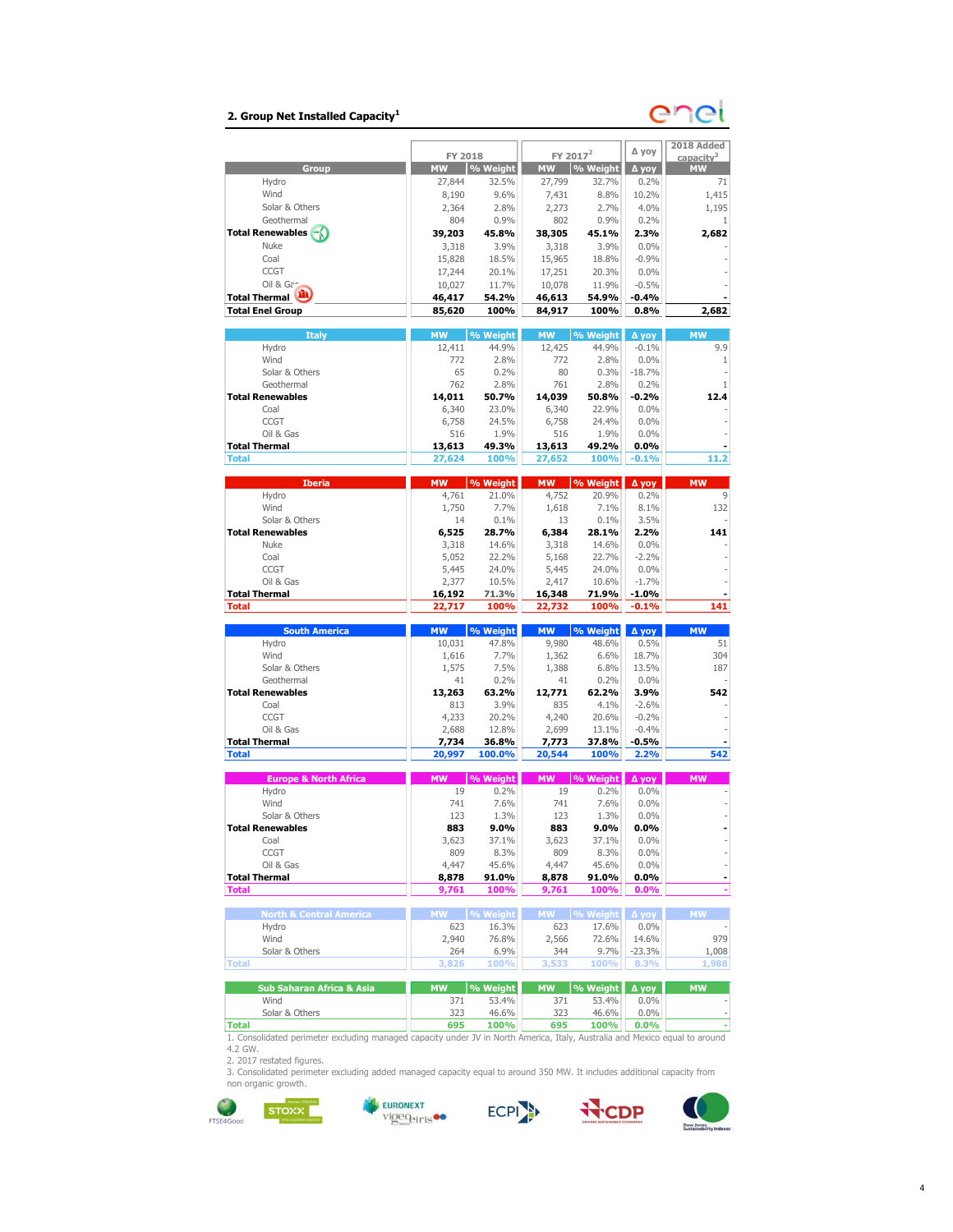### 3. Group Net Production

# enei

| % Weight<br><b>Group</b><br><b>GWh</b><br>GWh<br>% Weight<br>GWh<br>Д уоу<br>26.3%<br>19.0%<br>Hydro<br>65,893<br>55,363<br>22.2%<br>Wind<br>24.3%<br>22,161<br>8.9%<br>17,827<br>7.1%<br>Solar & Others<br>86.3%<br>5,005<br>2.0%<br>2,687<br>1.1%<br>Geothermal<br>2.3%<br>5,820<br>2.3%<br>1.1%<br>1,498<br>5,881<br><b>Total Renewables</b><br>32.7%<br>21.1%<br>24,367<br>98,940<br>39.5%<br>81,696<br>Nuke<br>9.6%<br>26,448<br>$-9.0%$<br>5,608<br>24,067<br>10.6%<br>Coal<br>64,366<br>25.7%<br>70,497<br>28.2%<br>$-8.7%$<br>16,653<br><b>CCGT</b><br>15.2%<br>$-14.1%$<br>38,134<br>44,381<br>17.8%<br>9,572<br>Oil & Gan<br>9.9%<br>$-7.5%$<br>6,374<br>24,832<br>26,855<br>10.7%<br><b>Total Thermal</b><br>151,399<br>60.5%<br>168,180<br>67.3%<br>$-10.0%$<br>38,208<br><b>Total Enel Group</b><br>100%<br>0.2%<br>250,339<br>249,876<br>100%<br><b>Italy</b><br>GWh<br>% Weight<br><b>GWh</b><br>% Weight<br><b>GWh</b><br>Д уоу<br>Hydro<br>26.2%<br>18,395<br>34.6%<br>14,025<br>31.2%<br>3,944<br>Wind<br>1,289<br>2.4%<br>2.2%<br>8.5%<br>356<br>1,188<br>Solar & Others<br>125<br>0.2%<br>126<br>0.2%<br>$-1.0%$<br>17<br>Geothermal<br>5,758<br>1,434<br>5,667<br>10.6%<br>10.8%<br>$-1.6%$<br><b>Total Renewables</b><br>25,476<br>47.9%<br>21,097<br>39.4%<br>20.8%<br>5,751<br>Coal<br>20,698<br>38.9%<br>24,172<br>45.2%<br>$-14.4%$<br><b>CCGT</b><br>6,578<br>12.4%<br>7,690<br>14.4%<br>$-14.5%$<br>Oil & Gas<br>481<br>0.9%<br>558<br>1.0%<br>$-13.9%$<br><b>Total Thermal</b><br>60.6%<br>$-14.4%$<br>27,757<br>52.1%<br>32,421<br>$-0.5%$<br><b>Total</b><br>53,232<br>100%<br>53,518<br>100%<br>12,747<br><b>Iberia</b><br><b>GWh</b><br>% Weight<br>% Weight<br><b>GWh</b><br><b>GWh</b><br>∆ уоу<br>Hydro<br>8,459<br>11.4%<br>5,038<br>6.4%<br>67.9%<br>Wind<br>3,688<br>5.0%<br>3,351<br>4.3%<br>10.1%<br>Solar & Others<br>25<br>0.0%<br>27<br>0.0%<br>$-4.2%$<br><b>Total Renewables</b><br>12,172<br>8,416<br>2,576<br>16.4%<br>10.7%<br>44.6%<br>Nuke<br>24,067<br>32.4%<br>26,448<br>33.6%<br>$-9.0%$<br>5,608<br>Coal<br>30.1%<br>31.7%<br>6,417<br>22,316<br>24,906<br>$-10.4%$<br><b>CCGT</b><br>12.1%<br>11,849<br>$-24.4%$<br>2,444<br>8,957<br>15.1%<br>Oil & Gas<br>7,000<br>6,681<br>9.0%<br>8.9%<br>$-4.6%$<br>1,600<br><b>Total Thermal</b><br>62,021<br>83.6%<br>70,202<br>89.3%<br>$-11.7%$<br>16,068<br>100%<br><b>Total</b><br>74,193<br>78,618<br>100.0%<br>$-5.6%$<br><b>South America</b><br><b>GWh</b><br>% Weight<br><b>GWh</b><br>% Weight<br>∆ уоу<br><b>GWh</b><br>Hydro<br>53.2%<br>33,597<br>52.0%<br>7.6%<br>36,136<br>Wind<br>9.0%<br>3,661<br>5.7%<br>67.6%<br>6,138<br>Solar & Others<br>4.4%<br>1,580<br>2.4%<br>2,968<br>87.9%<br>Geothermal<br>214<br>0.3%<br>61<br>249.0%<br>0.1%<br><b>Total Renewables</b><br>45,456<br>66.9%<br>38,838<br>60.1%<br>17.0%<br>Coal<br>4.1%<br>2,854<br>$-2.6%$<br>2,781<br>4.4%<br><b>CCGT</b><br>$-14.1%$<br>16,816<br>24.8%<br>19,568<br>30.3%<br>Oil & Gas<br>4.2%<br>2,843<br>3,305<br>5.1%<br>$-14.0%$<br><b>Total Thermal</b><br>33.1%<br>39.8%<br>$-12.8%$<br>22,441<br>25,727<br><b>Total</b><br>67,897<br>100.0%<br>64,627<br>100.0%<br>5.1%<br><b>GWh</b><br>% Weight<br><b>GWh</b><br>% Weight<br>Europe & North Africa <sup>1</sup><br>GWh<br>∆ уоу<br>Hydro<br>32<br>0.1%<br>22<br>0.1%<br>43%<br>Wind<br>1,700<br>4.1%<br>1.814<br>4.3%<br>$-6%$<br>Solar & Others<br>$-6%$<br>163<br>0.4%<br>172<br>0.4%<br><b>Total Renewables</b><br>1,894<br>4.6%<br>2,009<br>4.8%<br>-6%<br>Coal<br>18,572<br>45.2%<br>18,565<br>44.4%<br>$0\%$<br>CCGT<br>5,783<br>14.1%<br>5,274<br>12.6%<br>10%<br>Oil & Gas<br>14,827<br>36.1%<br>15,991<br>38.2%<br>$-7%$<br><b>Total Thermal</b><br>95.4%<br>95.2%<br>-2%<br>39,182<br>39,830<br><b>Total</b><br>41,076<br>100%<br>41,839<br>100%<br>$-2%$<br>GWh % Weight<br><b>GWh</b><br>% Weight<br><b>GWh</b><br>Д уоу<br>North & Central America <sup>2</sup><br>Hydro<br>2,871<br>23.1%<br>2,681<br>27%<br>7%<br>Wind<br>8,413<br>67.7%<br>6,920<br>71%<br>22%<br>Solar & Others<br>9.2%<br>192<br>2%<br>497%<br>1,149<br>100%<br>12,433<br>9,794<br>100%<br>27%<br><b>Total</b><br><b>GWh</b><br>% Weight<br><b>GWh</b><br>% Weight<br><b>GWh</b><br>Sub Saharan Africa & Asia <sup>3</sup><br>∆ уоу<br>Wind<br>933<br>61.9%<br>892<br>60%<br>5%<br>Solar & Others<br>574<br>38.1%<br>589<br>40%<br>$-3%$<br>1,508<br>100%<br>1,481<br>100%<br>2%<br><b>Total</b><br>1. Includes Romania, Russia, Belgium, Greece, Bulgaria | FY 2018 | FY 20172 | ∆ уоу | 4Q 2018        |
|----------------------------------------------------------------------------------------------------------------------------------------------------------------------------------------------------------------------------------------------------------------------------------------------------------------------------------------------------------------------------------------------------------------------------------------------------------------------------------------------------------------------------------------------------------------------------------------------------------------------------------------------------------------------------------------------------------------------------------------------------------------------------------------------------------------------------------------------------------------------------------------------------------------------------------------------------------------------------------------------------------------------------------------------------------------------------------------------------------------------------------------------------------------------------------------------------------------------------------------------------------------------------------------------------------------------------------------------------------------------------------------------------------------------------------------------------------------------------------------------------------------------------------------------------------------------------------------------------------------------------------------------------------------------------------------------------------------------------------------------------------------------------------------------------------------------------------------------------------------------------------------------------------------------------------------------------------------------------------------------------------------------------------------------------------------------------------------------------------------------------------------------------------------------------------------------------------------------------------------------------------------------------------------------------------------------------------------------------------------------------------------------------------------------------------------------------------------------------------------------------------------------------------------------------------------------------------------------------------------------------------------------------------------------------------------------------------------------------------------------------------------------------------------------------------------------------------------------------------------------------------------------------------------------------------------------------------------------------------------------------------------------------------------------------------------------------------------------------------------------------------------------------------------------------------------------------------------------------------------------------------------------------------------------------------------------------------------------------------------------------------------------------------------------------------------------------------------------------------------------------------------------------------------------------------------------------------------------------------------------------------------------------------------------------------------------------------------------------------------------------------------------------------------------------------------------------------------------------------------------------------------------------------------------------------------------------------------------------------------------------------------------------------------------------------------------------------------------------------------------------------------------------------------------------------------------------------------------------------------------------------------------------------------------------------------------------------------------------------------------------------------------------------------------------------------------------------------------------------------|---------|----------|-------|----------------|
|                                                                                                                                                                                                                                                                                                                                                                                                                                                                                                                                                                                                                                                                                                                                                                                                                                                                                                                                                                                                                                                                                                                                                                                                                                                                                                                                                                                                                                                                                                                                                                                                                                                                                                                                                                                                                                                                                                                                                                                                                                                                                                                                                                                                                                                                                                                                                                                                                                                                                                                                                                                                                                                                                                                                                                                                                                                                                                                                                                                                                                                                                                                                                                                                                                                                                                                                                                                                                                                                                                                                                                                                                                                                                                                                                                                                                                                                                                                                                                                                                                                                                                                                                                                                                                                                                                                                                                                                                                                                                        |         |          |       |                |
|                                                                                                                                                                                                                                                                                                                                                                                                                                                                                                                                                                                                                                                                                                                                                                                                                                                                                                                                                                                                                                                                                                                                                                                                                                                                                                                                                                                                                                                                                                                                                                                                                                                                                                                                                                                                                                                                                                                                                                                                                                                                                                                                                                                                                                                                                                                                                                                                                                                                                                                                                                                                                                                                                                                                                                                                                                                                                                                                                                                                                                                                                                                                                                                                                                                                                                                                                                                                                                                                                                                                                                                                                                                                                                                                                                                                                                                                                                                                                                                                                                                                                                                                                                                                                                                                                                                                                                                                                                                                                        |         |          |       | 15,928         |
|                                                                                                                                                                                                                                                                                                                                                                                                                                                                                                                                                                                                                                                                                                                                                                                                                                                                                                                                                                                                                                                                                                                                                                                                                                                                                                                                                                                                                                                                                                                                                                                                                                                                                                                                                                                                                                                                                                                                                                                                                                                                                                                                                                                                                                                                                                                                                                                                                                                                                                                                                                                                                                                                                                                                                                                                                                                                                                                                                                                                                                                                                                                                                                                                                                                                                                                                                                                                                                                                                                                                                                                                                                                                                                                                                                                                                                                                                                                                                                                                                                                                                                                                                                                                                                                                                                                                                                                                                                                                                        |         |          |       | 5,816          |
|                                                                                                                                                                                                                                                                                                                                                                                                                                                                                                                                                                                                                                                                                                                                                                                                                                                                                                                                                                                                                                                                                                                                                                                                                                                                                                                                                                                                                                                                                                                                                                                                                                                                                                                                                                                                                                                                                                                                                                                                                                                                                                                                                                                                                                                                                                                                                                                                                                                                                                                                                                                                                                                                                                                                                                                                                                                                                                                                                                                                                                                                                                                                                                                                                                                                                                                                                                                                                                                                                                                                                                                                                                                                                                                                                                                                                                                                                                                                                                                                                                                                                                                                                                                                                                                                                                                                                                                                                                                                                        |         |          |       | 1,125          |
|                                                                                                                                                                                                                                                                                                                                                                                                                                                                                                                                                                                                                                                                                                                                                                                                                                                                                                                                                                                                                                                                                                                                                                                                                                                                                                                                                                                                                                                                                                                                                                                                                                                                                                                                                                                                                                                                                                                                                                                                                                                                                                                                                                                                                                                                                                                                                                                                                                                                                                                                                                                                                                                                                                                                                                                                                                                                                                                                                                                                                                                                                                                                                                                                                                                                                                                                                                                                                                                                                                                                                                                                                                                                                                                                                                                                                                                                                                                                                                                                                                                                                                                                                                                                                                                                                                                                                                                                                                                                                        |         |          |       |                |
|                                                                                                                                                                                                                                                                                                                                                                                                                                                                                                                                                                                                                                                                                                                                                                                                                                                                                                                                                                                                                                                                                                                                                                                                                                                                                                                                                                                                                                                                                                                                                                                                                                                                                                                                                                                                                                                                                                                                                                                                                                                                                                                                                                                                                                                                                                                                                                                                                                                                                                                                                                                                                                                                                                                                                                                                                                                                                                                                                                                                                                                                                                                                                                                                                                                                                                                                                                                                                                                                                                                                                                                                                                                                                                                                                                                                                                                                                                                                                                                                                                                                                                                                                                                                                                                                                                                                                                                                                                                                                        |         |          |       |                |
|                                                                                                                                                                                                                                                                                                                                                                                                                                                                                                                                                                                                                                                                                                                                                                                                                                                                                                                                                                                                                                                                                                                                                                                                                                                                                                                                                                                                                                                                                                                                                                                                                                                                                                                                                                                                                                                                                                                                                                                                                                                                                                                                                                                                                                                                                                                                                                                                                                                                                                                                                                                                                                                                                                                                                                                                                                                                                                                                                                                                                                                                                                                                                                                                                                                                                                                                                                                                                                                                                                                                                                                                                                                                                                                                                                                                                                                                                                                                                                                                                                                                                                                                                                                                                                                                                                                                                                                                                                                                                        |         |          |       |                |
|                                                                                                                                                                                                                                                                                                                                                                                                                                                                                                                                                                                                                                                                                                                                                                                                                                                                                                                                                                                                                                                                                                                                                                                                                                                                                                                                                                                                                                                                                                                                                                                                                                                                                                                                                                                                                                                                                                                                                                                                                                                                                                                                                                                                                                                                                                                                                                                                                                                                                                                                                                                                                                                                                                                                                                                                                                                                                                                                                                                                                                                                                                                                                                                                                                                                                                                                                                                                                                                                                                                                                                                                                                                                                                                                                                                                                                                                                                                                                                                                                                                                                                                                                                                                                                                                                                                                                                                                                                                                                        |         |          |       |                |
|                                                                                                                                                                                                                                                                                                                                                                                                                                                                                                                                                                                                                                                                                                                                                                                                                                                                                                                                                                                                                                                                                                                                                                                                                                                                                                                                                                                                                                                                                                                                                                                                                                                                                                                                                                                                                                                                                                                                                                                                                                                                                                                                                                                                                                                                                                                                                                                                                                                                                                                                                                                                                                                                                                                                                                                                                                                                                                                                                                                                                                                                                                                                                                                                                                                                                                                                                                                                                                                                                                                                                                                                                                                                                                                                                                                                                                                                                                                                                                                                                                                                                                                                                                                                                                                                                                                                                                                                                                                                                        |         |          |       |                |
|                                                                                                                                                                                                                                                                                                                                                                                                                                                                                                                                                                                                                                                                                                                                                                                                                                                                                                                                                                                                                                                                                                                                                                                                                                                                                                                                                                                                                                                                                                                                                                                                                                                                                                                                                                                                                                                                                                                                                                                                                                                                                                                                                                                                                                                                                                                                                                                                                                                                                                                                                                                                                                                                                                                                                                                                                                                                                                                                                                                                                                                                                                                                                                                                                                                                                                                                                                                                                                                                                                                                                                                                                                                                                                                                                                                                                                                                                                                                                                                                                                                                                                                                                                                                                                                                                                                                                                                                                                                                                        |         |          |       |                |
|                                                                                                                                                                                                                                                                                                                                                                                                                                                                                                                                                                                                                                                                                                                                                                                                                                                                                                                                                                                                                                                                                                                                                                                                                                                                                                                                                                                                                                                                                                                                                                                                                                                                                                                                                                                                                                                                                                                                                                                                                                                                                                                                                                                                                                                                                                                                                                                                                                                                                                                                                                                                                                                                                                                                                                                                                                                                                                                                                                                                                                                                                                                                                                                                                                                                                                                                                                                                                                                                                                                                                                                                                                                                                                                                                                                                                                                                                                                                                                                                                                                                                                                                                                                                                                                                                                                                                                                                                                                                                        |         |          |       | 62,575         |
|                                                                                                                                                                                                                                                                                                                                                                                                                                                                                                                                                                                                                                                                                                                                                                                                                                                                                                                                                                                                                                                                                                                                                                                                                                                                                                                                                                                                                                                                                                                                                                                                                                                                                                                                                                                                                                                                                                                                                                                                                                                                                                                                                                                                                                                                                                                                                                                                                                                                                                                                                                                                                                                                                                                                                                                                                                                                                                                                                                                                                                                                                                                                                                                                                                                                                                                                                                                                                                                                                                                                                                                                                                                                                                                                                                                                                                                                                                                                                                                                                                                                                                                                                                                                                                                                                                                                                                                                                                                                                        |         |          |       |                |
|                                                                                                                                                                                                                                                                                                                                                                                                                                                                                                                                                                                                                                                                                                                                                                                                                                                                                                                                                                                                                                                                                                                                                                                                                                                                                                                                                                                                                                                                                                                                                                                                                                                                                                                                                                                                                                                                                                                                                                                                                                                                                                                                                                                                                                                                                                                                                                                                                                                                                                                                                                                                                                                                                                                                                                                                                                                                                                                                                                                                                                                                                                                                                                                                                                                                                                                                                                                                                                                                                                                                                                                                                                                                                                                                                                                                                                                                                                                                                                                                                                                                                                                                                                                                                                                                                                                                                                                                                                                                                        |         |          |       |                |
|                                                                                                                                                                                                                                                                                                                                                                                                                                                                                                                                                                                                                                                                                                                                                                                                                                                                                                                                                                                                                                                                                                                                                                                                                                                                                                                                                                                                                                                                                                                                                                                                                                                                                                                                                                                                                                                                                                                                                                                                                                                                                                                                                                                                                                                                                                                                                                                                                                                                                                                                                                                                                                                                                                                                                                                                                                                                                                                                                                                                                                                                                                                                                                                                                                                                                                                                                                                                                                                                                                                                                                                                                                                                                                                                                                                                                                                                                                                                                                                                                                                                                                                                                                                                                                                                                                                                                                                                                                                                                        |         |          |       |                |
|                                                                                                                                                                                                                                                                                                                                                                                                                                                                                                                                                                                                                                                                                                                                                                                                                                                                                                                                                                                                                                                                                                                                                                                                                                                                                                                                                                                                                                                                                                                                                                                                                                                                                                                                                                                                                                                                                                                                                                                                                                                                                                                                                                                                                                                                                                                                                                                                                                                                                                                                                                                                                                                                                                                                                                                                                                                                                                                                                                                                                                                                                                                                                                                                                                                                                                                                                                                                                                                                                                                                                                                                                                                                                                                                                                                                                                                                                                                                                                                                                                                                                                                                                                                                                                                                                                                                                                                                                                                                                        |         |          |       |                |
|                                                                                                                                                                                                                                                                                                                                                                                                                                                                                                                                                                                                                                                                                                                                                                                                                                                                                                                                                                                                                                                                                                                                                                                                                                                                                                                                                                                                                                                                                                                                                                                                                                                                                                                                                                                                                                                                                                                                                                                                                                                                                                                                                                                                                                                                                                                                                                                                                                                                                                                                                                                                                                                                                                                                                                                                                                                                                                                                                                                                                                                                                                                                                                                                                                                                                                                                                                                                                                                                                                                                                                                                                                                                                                                                                                                                                                                                                                                                                                                                                                                                                                                                                                                                                                                                                                                                                                                                                                                                                        |         |          |       |                |
|                                                                                                                                                                                                                                                                                                                                                                                                                                                                                                                                                                                                                                                                                                                                                                                                                                                                                                                                                                                                                                                                                                                                                                                                                                                                                                                                                                                                                                                                                                                                                                                                                                                                                                                                                                                                                                                                                                                                                                                                                                                                                                                                                                                                                                                                                                                                                                                                                                                                                                                                                                                                                                                                                                                                                                                                                                                                                                                                                                                                                                                                                                                                                                                                                                                                                                                                                                                                                                                                                                                                                                                                                                                                                                                                                                                                                                                                                                                                                                                                                                                                                                                                                                                                                                                                                                                                                                                                                                                                                        |         |          |       |                |
|                                                                                                                                                                                                                                                                                                                                                                                                                                                                                                                                                                                                                                                                                                                                                                                                                                                                                                                                                                                                                                                                                                                                                                                                                                                                                                                                                                                                                                                                                                                                                                                                                                                                                                                                                                                                                                                                                                                                                                                                                                                                                                                                                                                                                                                                                                                                                                                                                                                                                                                                                                                                                                                                                                                                                                                                                                                                                                                                                                                                                                                                                                                                                                                                                                                                                                                                                                                                                                                                                                                                                                                                                                                                                                                                                                                                                                                                                                                                                                                                                                                                                                                                                                                                                                                                                                                                                                                                                                                                                        |         |          |       | 5,117          |
|                                                                                                                                                                                                                                                                                                                                                                                                                                                                                                                                                                                                                                                                                                                                                                                                                                                                                                                                                                                                                                                                                                                                                                                                                                                                                                                                                                                                                                                                                                                                                                                                                                                                                                                                                                                                                                                                                                                                                                                                                                                                                                                                                                                                                                                                                                                                                                                                                                                                                                                                                                                                                                                                                                                                                                                                                                                                                                                                                                                                                                                                                                                                                                                                                                                                                                                                                                                                                                                                                                                                                                                                                                                                                                                                                                                                                                                                                                                                                                                                                                                                                                                                                                                                                                                                                                                                                                                                                                                                                        |         |          |       | 1,761          |
|                                                                                                                                                                                                                                                                                                                                                                                                                                                                                                                                                                                                                                                                                                                                                                                                                                                                                                                                                                                                                                                                                                                                                                                                                                                                                                                                                                                                                                                                                                                                                                                                                                                                                                                                                                                                                                                                                                                                                                                                                                                                                                                                                                                                                                                                                                                                                                                                                                                                                                                                                                                                                                                                                                                                                                                                                                                                                                                                                                                                                                                                                                                                                                                                                                                                                                                                                                                                                                                                                                                                                                                                                                                                                                                                                                                                                                                                                                                                                                                                                                                                                                                                                                                                                                                                                                                                                                                                                                                                                        |         |          |       | 118            |
|                                                                                                                                                                                                                                                                                                                                                                                                                                                                                                                                                                                                                                                                                                                                                                                                                                                                                                                                                                                                                                                                                                                                                                                                                                                                                                                                                                                                                                                                                                                                                                                                                                                                                                                                                                                                                                                                                                                                                                                                                                                                                                                                                                                                                                                                                                                                                                                                                                                                                                                                                                                                                                                                                                                                                                                                                                                                                                                                                                                                                                                                                                                                                                                                                                                                                                                                                                                                                                                                                                                                                                                                                                                                                                                                                                                                                                                                                                                                                                                                                                                                                                                                                                                                                                                                                                                                                                                                                                                                                        |         |          |       | 6,996          |
|                                                                                                                                                                                                                                                                                                                                                                                                                                                                                                                                                                                                                                                                                                                                                                                                                                                                                                                                                                                                                                                                                                                                                                                                                                                                                                                                                                                                                                                                                                                                                                                                                                                                                                                                                                                                                                                                                                                                                                                                                                                                                                                                                                                                                                                                                                                                                                                                                                                                                                                                                                                                                                                                                                                                                                                                                                                                                                                                                                                                                                                                                                                                                                                                                                                                                                                                                                                                                                                                                                                                                                                                                                                                                                                                                                                                                                                                                                                                                                                                                                                                                                                                                                                                                                                                                                                                                                                                                                                                                        |         |          |       |                |
|                                                                                                                                                                                                                                                                                                                                                                                                                                                                                                                                                                                                                                                                                                                                                                                                                                                                                                                                                                                                                                                                                                                                                                                                                                                                                                                                                                                                                                                                                                                                                                                                                                                                                                                                                                                                                                                                                                                                                                                                                                                                                                                                                                                                                                                                                                                                                                                                                                                                                                                                                                                                                                                                                                                                                                                                                                                                                                                                                                                                                                                                                                                                                                                                                                                                                                                                                                                                                                                                                                                                                                                                                                                                                                                                                                                                                                                                                                                                                                                                                                                                                                                                                                                                                                                                                                                                                                                                                                                                                        |         |          |       |                |
|                                                                                                                                                                                                                                                                                                                                                                                                                                                                                                                                                                                                                                                                                                                                                                                                                                                                                                                                                                                                                                                                                                                                                                                                                                                                                                                                                                                                                                                                                                                                                                                                                                                                                                                                                                                                                                                                                                                                                                                                                                                                                                                                                                                                                                                                                                                                                                                                                                                                                                                                                                                                                                                                                                                                                                                                                                                                                                                                                                                                                                                                                                                                                                                                                                                                                                                                                                                                                                                                                                                                                                                                                                                                                                                                                                                                                                                                                                                                                                                                                                                                                                                                                                                                                                                                                                                                                                                                                                                                                        |         |          |       | 1,502          |
|                                                                                                                                                                                                                                                                                                                                                                                                                                                                                                                                                                                                                                                                                                                                                                                                                                                                                                                                                                                                                                                                                                                                                                                                                                                                                                                                                                                                                                                                                                                                                                                                                                                                                                                                                                                                                                                                                                                                                                                                                                                                                                                                                                                                                                                                                                                                                                                                                                                                                                                                                                                                                                                                                                                                                                                                                                                                                                                                                                                                                                                                                                                                                                                                                                                                                                                                                                                                                                                                                                                                                                                                                                                                                                                                                                                                                                                                                                                                                                                                                                                                                                                                                                                                                                                                                                                                                                                                                                                                                        |         |          |       | 1,070          |
|                                                                                                                                                                                                                                                                                                                                                                                                                                                                                                                                                                                                                                                                                                                                                                                                                                                                                                                                                                                                                                                                                                                                                                                                                                                                                                                                                                                                                                                                                                                                                                                                                                                                                                                                                                                                                                                                                                                                                                                                                                                                                                                                                                                                                                                                                                                                                                                                                                                                                                                                                                                                                                                                                                                                                                                                                                                                                                                                                                                                                                                                                                                                                                                                                                                                                                                                                                                                                                                                                                                                                                                                                                                                                                                                                                                                                                                                                                                                                                                                                                                                                                                                                                                                                                                                                                                                                                                                                                                                                        |         |          |       |                |
|                                                                                                                                                                                                                                                                                                                                                                                                                                                                                                                                                                                                                                                                                                                                                                                                                                                                                                                                                                                                                                                                                                                                                                                                                                                                                                                                                                                                                                                                                                                                                                                                                                                                                                                                                                                                                                                                                                                                                                                                                                                                                                                                                                                                                                                                                                                                                                                                                                                                                                                                                                                                                                                                                                                                                                                                                                                                                                                                                                                                                                                                                                                                                                                                                                                                                                                                                                                                                                                                                                                                                                                                                                                                                                                                                                                                                                                                                                                                                                                                                                                                                                                                                                                                                                                                                                                                                                                                                                                                                        |         |          |       |                |
|                                                                                                                                                                                                                                                                                                                                                                                                                                                                                                                                                                                                                                                                                                                                                                                                                                                                                                                                                                                                                                                                                                                                                                                                                                                                                                                                                                                                                                                                                                                                                                                                                                                                                                                                                                                                                                                                                                                                                                                                                                                                                                                                                                                                                                                                                                                                                                                                                                                                                                                                                                                                                                                                                                                                                                                                                                                                                                                                                                                                                                                                                                                                                                                                                                                                                                                                                                                                                                                                                                                                                                                                                                                                                                                                                                                                                                                                                                                                                                                                                                                                                                                                                                                                                                                                                                                                                                                                                                                                                        |         |          |       |                |
|                                                                                                                                                                                                                                                                                                                                                                                                                                                                                                                                                                                                                                                                                                                                                                                                                                                                                                                                                                                                                                                                                                                                                                                                                                                                                                                                                                                                                                                                                                                                                                                                                                                                                                                                                                                                                                                                                                                                                                                                                                                                                                                                                                                                                                                                                                                                                                                                                                                                                                                                                                                                                                                                                                                                                                                                                                                                                                                                                                                                                                                                                                                                                                                                                                                                                                                                                                                                                                                                                                                                                                                                                                                                                                                                                                                                                                                                                                                                                                                                                                                                                                                                                                                                                                                                                                                                                                                                                                                                                        |         |          |       |                |
|                                                                                                                                                                                                                                                                                                                                                                                                                                                                                                                                                                                                                                                                                                                                                                                                                                                                                                                                                                                                                                                                                                                                                                                                                                                                                                                                                                                                                                                                                                                                                                                                                                                                                                                                                                                                                                                                                                                                                                                                                                                                                                                                                                                                                                                                                                                                                                                                                                                                                                                                                                                                                                                                                                                                                                                                                                                                                                                                                                                                                                                                                                                                                                                                                                                                                                                                                                                                                                                                                                                                                                                                                                                                                                                                                                                                                                                                                                                                                                                                                                                                                                                                                                                                                                                                                                                                                                                                                                                                                        |         |          |       |                |
|                                                                                                                                                                                                                                                                                                                                                                                                                                                                                                                                                                                                                                                                                                                                                                                                                                                                                                                                                                                                                                                                                                                                                                                                                                                                                                                                                                                                                                                                                                                                                                                                                                                                                                                                                                                                                                                                                                                                                                                                                                                                                                                                                                                                                                                                                                                                                                                                                                                                                                                                                                                                                                                                                                                                                                                                                                                                                                                                                                                                                                                                                                                                                                                                                                                                                                                                                                                                                                                                                                                                                                                                                                                                                                                                                                                                                                                                                                                                                                                                                                                                                                                                                                                                                                                                                                                                                                                                                                                                                        |         |          |       |                |
|                                                                                                                                                                                                                                                                                                                                                                                                                                                                                                                                                                                                                                                                                                                                                                                                                                                                                                                                                                                                                                                                                                                                                                                                                                                                                                                                                                                                                                                                                                                                                                                                                                                                                                                                                                                                                                                                                                                                                                                                                                                                                                                                                                                                                                                                                                                                                                                                                                                                                                                                                                                                                                                                                                                                                                                                                                                                                                                                                                                                                                                                                                                                                                                                                                                                                                                                                                                                                                                                                                                                                                                                                                                                                                                                                                                                                                                                                                                                                                                                                                                                                                                                                                                                                                                                                                                                                                                                                                                                                        |         |          |       |                |
|                                                                                                                                                                                                                                                                                                                                                                                                                                                                                                                                                                                                                                                                                                                                                                                                                                                                                                                                                                                                                                                                                                                                                                                                                                                                                                                                                                                                                                                                                                                                                                                                                                                                                                                                                                                                                                                                                                                                                                                                                                                                                                                                                                                                                                                                                                                                                                                                                                                                                                                                                                                                                                                                                                                                                                                                                                                                                                                                                                                                                                                                                                                                                                                                                                                                                                                                                                                                                                                                                                                                                                                                                                                                                                                                                                                                                                                                                                                                                                                                                                                                                                                                                                                                                                                                                                                                                                                                                                                                                        |         |          |       | 18,645         |
|                                                                                                                                                                                                                                                                                                                                                                                                                                                                                                                                                                                                                                                                                                                                                                                                                                                                                                                                                                                                                                                                                                                                                                                                                                                                                                                                                                                                                                                                                                                                                                                                                                                                                                                                                                                                                                                                                                                                                                                                                                                                                                                                                                                                                                                                                                                                                                                                                                                                                                                                                                                                                                                                                                                                                                                                                                                                                                                                                                                                                                                                                                                                                                                                                                                                                                                                                                                                                                                                                                                                                                                                                                                                                                                                                                                                                                                                                                                                                                                                                                                                                                                                                                                                                                                                                                                                                                                                                                                                                        |         |          |       |                |
|                                                                                                                                                                                                                                                                                                                                                                                                                                                                                                                                                                                                                                                                                                                                                                                                                                                                                                                                                                                                                                                                                                                                                                                                                                                                                                                                                                                                                                                                                                                                                                                                                                                                                                                                                                                                                                                                                                                                                                                                                                                                                                                                                                                                                                                                                                                                                                                                                                                                                                                                                                                                                                                                                                                                                                                                                                                                                                                                                                                                                                                                                                                                                                                                                                                                                                                                                                                                                                                                                                                                                                                                                                                                                                                                                                                                                                                                                                                                                                                                                                                                                                                                                                                                                                                                                                                                                                                                                                                                                        |         |          |       |                |
|                                                                                                                                                                                                                                                                                                                                                                                                                                                                                                                                                                                                                                                                                                                                                                                                                                                                                                                                                                                                                                                                                                                                                                                                                                                                                                                                                                                                                                                                                                                                                                                                                                                                                                                                                                                                                                                                                                                                                                                                                                                                                                                                                                                                                                                                                                                                                                                                                                                                                                                                                                                                                                                                                                                                                                                                                                                                                                                                                                                                                                                                                                                                                                                                                                                                                                                                                                                                                                                                                                                                                                                                                                                                                                                                                                                                                                                                                                                                                                                                                                                                                                                                                                                                                                                                                                                                                                                                                                                                                        |         |          |       | 9,839          |
|                                                                                                                                                                                                                                                                                                                                                                                                                                                                                                                                                                                                                                                                                                                                                                                                                                                                                                                                                                                                                                                                                                                                                                                                                                                                                                                                                                                                                                                                                                                                                                                                                                                                                                                                                                                                                                                                                                                                                                                                                                                                                                                                                                                                                                                                                                                                                                                                                                                                                                                                                                                                                                                                                                                                                                                                                                                                                                                                                                                                                                                                                                                                                                                                                                                                                                                                                                                                                                                                                                                                                                                                                                                                                                                                                                                                                                                                                                                                                                                                                                                                                                                                                                                                                                                                                                                                                                                                                                                                                        |         |          |       | 1,579          |
|                                                                                                                                                                                                                                                                                                                                                                                                                                                                                                                                                                                                                                                                                                                                                                                                                                                                                                                                                                                                                                                                                                                                                                                                                                                                                                                                                                                                                                                                                                                                                                                                                                                                                                                                                                                                                                                                                                                                                                                                                                                                                                                                                                                                                                                                                                                                                                                                                                                                                                                                                                                                                                                                                                                                                                                                                                                                                                                                                                                                                                                                                                                                                                                                                                                                                                                                                                                                                                                                                                                                                                                                                                                                                                                                                                                                                                                                                                                                                                                                                                                                                                                                                                                                                                                                                                                                                                                                                                                                                        |         |          |       | 860<br>64      |
|                                                                                                                                                                                                                                                                                                                                                                                                                                                                                                                                                                                                                                                                                                                                                                                                                                                                                                                                                                                                                                                                                                                                                                                                                                                                                                                                                                                                                                                                                                                                                                                                                                                                                                                                                                                                                                                                                                                                                                                                                                                                                                                                                                                                                                                                                                                                                                                                                                                                                                                                                                                                                                                                                                                                                                                                                                                                                                                                                                                                                                                                                                                                                                                                                                                                                                                                                                                                                                                                                                                                                                                                                                                                                                                                                                                                                                                                                                                                                                                                                                                                                                                                                                                                                                                                                                                                                                                                                                                                                        |         |          |       | 12,342         |
|                                                                                                                                                                                                                                                                                                                                                                                                                                                                                                                                                                                                                                                                                                                                                                                                                                                                                                                                                                                                                                                                                                                                                                                                                                                                                                                                                                                                                                                                                                                                                                                                                                                                                                                                                                                                                                                                                                                                                                                                                                                                                                                                                                                                                                                                                                                                                                                                                                                                                                                                                                                                                                                                                                                                                                                                                                                                                                                                                                                                                                                                                                                                                                                                                                                                                                                                                                                                                                                                                                                                                                                                                                                                                                                                                                                                                                                                                                                                                                                                                                                                                                                                                                                                                                                                                                                                                                                                                                                                                        |         |          |       | 246            |
|                                                                                                                                                                                                                                                                                                                                                                                                                                                                                                                                                                                                                                                                                                                                                                                                                                                                                                                                                                                                                                                                                                                                                                                                                                                                                                                                                                                                                                                                                                                                                                                                                                                                                                                                                                                                                                                                                                                                                                                                                                                                                                                                                                                                                                                                                                                                                                                                                                                                                                                                                                                                                                                                                                                                                                                                                                                                                                                                                                                                                                                                                                                                                                                                                                                                                                                                                                                                                                                                                                                                                                                                                                                                                                                                                                                                                                                                                                                                                                                                                                                                                                                                                                                                                                                                                                                                                                                                                                                                                        |         |          |       | 3,879          |
|                                                                                                                                                                                                                                                                                                                                                                                                                                                                                                                                                                                                                                                                                                                                                                                                                                                                                                                                                                                                                                                                                                                                                                                                                                                                                                                                                                                                                                                                                                                                                                                                                                                                                                                                                                                                                                                                                                                                                                                                                                                                                                                                                                                                                                                                                                                                                                                                                                                                                                                                                                                                                                                                                                                                                                                                                                                                                                                                                                                                                                                                                                                                                                                                                                                                                                                                                                                                                                                                                                                                                                                                                                                                                                                                                                                                                                                                                                                                                                                                                                                                                                                                                                                                                                                                                                                                                                                                                                                                                        |         |          |       | 341            |
|                                                                                                                                                                                                                                                                                                                                                                                                                                                                                                                                                                                                                                                                                                                                                                                                                                                                                                                                                                                                                                                                                                                                                                                                                                                                                                                                                                                                                                                                                                                                                                                                                                                                                                                                                                                                                                                                                                                                                                                                                                                                                                                                                                                                                                                                                                                                                                                                                                                                                                                                                                                                                                                                                                                                                                                                                                                                                                                                                                                                                                                                                                                                                                                                                                                                                                                                                                                                                                                                                                                                                                                                                                                                                                                                                                                                                                                                                                                                                                                                                                                                                                                                                                                                                                                                                                                                                                                                                                                                                        |         |          |       | 4,465          |
|                                                                                                                                                                                                                                                                                                                                                                                                                                                                                                                                                                                                                                                                                                                                                                                                                                                                                                                                                                                                                                                                                                                                                                                                                                                                                                                                                                                                                                                                                                                                                                                                                                                                                                                                                                                                                                                                                                                                                                                                                                                                                                                                                                                                                                                                                                                                                                                                                                                                                                                                                                                                                                                                                                                                                                                                                                                                                                                                                                                                                                                                                                                                                                                                                                                                                                                                                                                                                                                                                                                                                                                                                                                                                                                                                                                                                                                                                                                                                                                                                                                                                                                                                                                                                                                                                                                                                                                                                                                                                        |         |          |       | 16,807         |
|                                                                                                                                                                                                                                                                                                                                                                                                                                                                                                                                                                                                                                                                                                                                                                                                                                                                                                                                                                                                                                                                                                                                                                                                                                                                                                                                                                                                                                                                                                                                                                                                                                                                                                                                                                                                                                                                                                                                                                                                                                                                                                                                                                                                                                                                                                                                                                                                                                                                                                                                                                                                                                                                                                                                                                                                                                                                                                                                                                                                                                                                                                                                                                                                                                                                                                                                                                                                                                                                                                                                                                                                                                                                                                                                                                                                                                                                                                                                                                                                                                                                                                                                                                                                                                                                                                                                                                                                                                                                                        |         |          |       |                |
|                                                                                                                                                                                                                                                                                                                                                                                                                                                                                                                                                                                                                                                                                                                                                                                                                                                                                                                                                                                                                                                                                                                                                                                                                                                                                                                                                                                                                                                                                                                                                                                                                                                                                                                                                                                                                                                                                                                                                                                                                                                                                                                                                                                                                                                                                                                                                                                                                                                                                                                                                                                                                                                                                                                                                                                                                                                                                                                                                                                                                                                                                                                                                                                                                                                                                                                                                                                                                                                                                                                                                                                                                                                                                                                                                                                                                                                                                                                                                                                                                                                                                                                                                                                                                                                                                                                                                                                                                                                                                        |         |          |       | 5              |
|                                                                                                                                                                                                                                                                                                                                                                                                                                                                                                                                                                                                                                                                                                                                                                                                                                                                                                                                                                                                                                                                                                                                                                                                                                                                                                                                                                                                                                                                                                                                                                                                                                                                                                                                                                                                                                                                                                                                                                                                                                                                                                                                                                                                                                                                                                                                                                                                                                                                                                                                                                                                                                                                                                                                                                                                                                                                                                                                                                                                                                                                                                                                                                                                                                                                                                                                                                                                                                                                                                                                                                                                                                                                                                                                                                                                                                                                                                                                                                                                                                                                                                                                                                                                                                                                                                                                                                                                                                                                                        |         |          |       | 489            |
|                                                                                                                                                                                                                                                                                                                                                                                                                                                                                                                                                                                                                                                                                                                                                                                                                                                                                                                                                                                                                                                                                                                                                                                                                                                                                                                                                                                                                                                                                                                                                                                                                                                                                                                                                                                                                                                                                                                                                                                                                                                                                                                                                                                                                                                                                                                                                                                                                                                                                                                                                                                                                                                                                                                                                                                                                                                                                                                                                                                                                                                                                                                                                                                                                                                                                                                                                                                                                                                                                                                                                                                                                                                                                                                                                                                                                                                                                                                                                                                                                                                                                                                                                                                                                                                                                                                                                                                                                                                                                        |         |          |       | 27             |
|                                                                                                                                                                                                                                                                                                                                                                                                                                                                                                                                                                                                                                                                                                                                                                                                                                                                                                                                                                                                                                                                                                                                                                                                                                                                                                                                                                                                                                                                                                                                                                                                                                                                                                                                                                                                                                                                                                                                                                                                                                                                                                                                                                                                                                                                                                                                                                                                                                                                                                                                                                                                                                                                                                                                                                                                                                                                                                                                                                                                                                                                                                                                                                                                                                                                                                                                                                                                                                                                                                                                                                                                                                                                                                                                                                                                                                                                                                                                                                                                                                                                                                                                                                                                                                                                                                                                                                                                                                                                                        |         |          |       | 521            |
|                                                                                                                                                                                                                                                                                                                                                                                                                                                                                                                                                                                                                                                                                                                                                                                                                                                                                                                                                                                                                                                                                                                                                                                                                                                                                                                                                                                                                                                                                                                                                                                                                                                                                                                                                                                                                                                                                                                                                                                                                                                                                                                                                                                                                                                                                                                                                                                                                                                                                                                                                                                                                                                                                                                                                                                                                                                                                                                                                                                                                                                                                                                                                                                                                                                                                                                                                                                                                                                                                                                                                                                                                                                                                                                                                                                                                                                                                                                                                                                                                                                                                                                                                                                                                                                                                                                                                                                                                                                                                        |         |          |       | 4,874<br>1,488 |
|                                                                                                                                                                                                                                                                                                                                                                                                                                                                                                                                                                                                                                                                                                                                                                                                                                                                                                                                                                                                                                                                                                                                                                                                                                                                                                                                                                                                                                                                                                                                                                                                                                                                                                                                                                                                                                                                                                                                                                                                                                                                                                                                                                                                                                                                                                                                                                                                                                                                                                                                                                                                                                                                                                                                                                                                                                                                                                                                                                                                                                                                                                                                                                                                                                                                                                                                                                                                                                                                                                                                                                                                                                                                                                                                                                                                                                                                                                                                                                                                                                                                                                                                                                                                                                                                                                                                                                                                                                                                                        |         |          |       | 4,315          |
|                                                                                                                                                                                                                                                                                                                                                                                                                                                                                                                                                                                                                                                                                                                                                                                                                                                                                                                                                                                                                                                                                                                                                                                                                                                                                                                                                                                                                                                                                                                                                                                                                                                                                                                                                                                                                                                                                                                                                                                                                                                                                                                                                                                                                                                                                                                                                                                                                                                                                                                                                                                                                                                                                                                                                                                                                                                                                                                                                                                                                                                                                                                                                                                                                                                                                                                                                                                                                                                                                                                                                                                                                                                                                                                                                                                                                                                                                                                                                                                                                                                                                                                                                                                                                                                                                                                                                                                                                                                                                        |         |          |       | 10,678         |
|                                                                                                                                                                                                                                                                                                                                                                                                                                                                                                                                                                                                                                                                                                                                                                                                                                                                                                                                                                                                                                                                                                                                                                                                                                                                                                                                                                                                                                                                                                                                                                                                                                                                                                                                                                                                                                                                                                                                                                                                                                                                                                                                                                                                                                                                                                                                                                                                                                                                                                                                                                                                                                                                                                                                                                                                                                                                                                                                                                                                                                                                                                                                                                                                                                                                                                                                                                                                                                                                                                                                                                                                                                                                                                                                                                                                                                                                                                                                                                                                                                                                                                                                                                                                                                                                                                                                                                                                                                                                                        |         |          |       | 11,199         |
|                                                                                                                                                                                                                                                                                                                                                                                                                                                                                                                                                                                                                                                                                                                                                                                                                                                                                                                                                                                                                                                                                                                                                                                                                                                                                                                                                                                                                                                                                                                                                                                                                                                                                                                                                                                                                                                                                                                                                                                                                                                                                                                                                                                                                                                                                                                                                                                                                                                                                                                                                                                                                                                                                                                                                                                                                                                                                                                                                                                                                                                                                                                                                                                                                                                                                                                                                                                                                                                                                                                                                                                                                                                                                                                                                                                                                                                                                                                                                                                                                                                                                                                                                                                                                                                                                                                                                                                                                                                                                        |         |          |       |                |
|                                                                                                                                                                                                                                                                                                                                                                                                                                                                                                                                                                                                                                                                                                                                                                                                                                                                                                                                                                                                                                                                                                                                                                                                                                                                                                                                                                                                                                                                                                                                                                                                                                                                                                                                                                                                                                                                                                                                                                                                                                                                                                                                                                                                                                                                                                                                                                                                                                                                                                                                                                                                                                                                                                                                                                                                                                                                                                                                                                                                                                                                                                                                                                                                                                                                                                                                                                                                                                                                                                                                                                                                                                                                                                                                                                                                                                                                                                                                                                                                                                                                                                                                                                                                                                                                                                                                                                                                                                                                                        |         |          |       | 638            |
|                                                                                                                                                                                                                                                                                                                                                                                                                                                                                                                                                                                                                                                                                                                                                                                                                                                                                                                                                                                                                                                                                                                                                                                                                                                                                                                                                                                                                                                                                                                                                                                                                                                                                                                                                                                                                                                                                                                                                                                                                                                                                                                                                                                                                                                                                                                                                                                                                                                                                                                                                                                                                                                                                                                                                                                                                                                                                                                                                                                                                                                                                                                                                                                                                                                                                                                                                                                                                                                                                                                                                                                                                                                                                                                                                                                                                                                                                                                                                                                                                                                                                                                                                                                                                                                                                                                                                                                                                                                                                        |         |          |       | 2,119          |
|                                                                                                                                                                                                                                                                                                                                                                                                                                                                                                                                                                                                                                                                                                                                                                                                                                                                                                                                                                                                                                                                                                                                                                                                                                                                                                                                                                                                                                                                                                                                                                                                                                                                                                                                                                                                                                                                                                                                                                                                                                                                                                                                                                                                                                                                                                                                                                                                                                                                                                                                                                                                                                                                                                                                                                                                                                                                                                                                                                                                                                                                                                                                                                                                                                                                                                                                                                                                                                                                                                                                                                                                                                                                                                                                                                                                                                                                                                                                                                                                                                                                                                                                                                                                                                                                                                                                                                                                                                                                                        |         |          |       | 53             |
|                                                                                                                                                                                                                                                                                                                                                                                                                                                                                                                                                                                                                                                                                                                                                                                                                                                                                                                                                                                                                                                                                                                                                                                                                                                                                                                                                                                                                                                                                                                                                                                                                                                                                                                                                                                                                                                                                                                                                                                                                                                                                                                                                                                                                                                                                                                                                                                                                                                                                                                                                                                                                                                                                                                                                                                                                                                                                                                                                                                                                                                                                                                                                                                                                                                                                                                                                                                                                                                                                                                                                                                                                                                                                                                                                                                                                                                                                                                                                                                                                                                                                                                                                                                                                                                                                                                                                                                                                                                                                        |         |          |       | 2,810          |
|                                                                                                                                                                                                                                                                                                                                                                                                                                                                                                                                                                                                                                                                                                                                                                                                                                                                                                                                                                                                                                                                                                                                                                                                                                                                                                                                                                                                                                                                                                                                                                                                                                                                                                                                                                                                                                                                                                                                                                                                                                                                                                                                                                                                                                                                                                                                                                                                                                                                                                                                                                                                                                                                                                                                                                                                                                                                                                                                                                                                                                                                                                                                                                                                                                                                                                                                                                                                                                                                                                                                                                                                                                                                                                                                                                                                                                                                                                                                                                                                                                                                                                                                                                                                                                                                                                                                                                                                                                                                                        |         |          |       |                |
|                                                                                                                                                                                                                                                                                                                                                                                                                                                                                                                                                                                                                                                                                                                                                                                                                                                                                                                                                                                                                                                                                                                                                                                                                                                                                                                                                                                                                                                                                                                                                                                                                                                                                                                                                                                                                                                                                                                                                                                                                                                                                                                                                                                                                                                                                                                                                                                                                                                                                                                                                                                                                                                                                                                                                                                                                                                                                                                                                                                                                                                                                                                                                                                                                                                                                                                                                                                                                                                                                                                                                                                                                                                                                                                                                                                                                                                                                                                                                                                                                                                                                                                                                                                                                                                                                                                                                                                                                                                                                        |         |          |       |                |
|                                                                                                                                                                                                                                                                                                                                                                                                                                                                                                                                                                                                                                                                                                                                                                                                                                                                                                                                                                                                                                                                                                                                                                                                                                                                                                                                                                                                                                                                                                                                                                                                                                                                                                                                                                                                                                                                                                                                                                                                                                                                                                                                                                                                                                                                                                                                                                                                                                                                                                                                                                                                                                                                                                                                                                                                                                                                                                                                                                                                                                                                                                                                                                                                                                                                                                                                                                                                                                                                                                                                                                                                                                                                                                                                                                                                                                                                                                                                                                                                                                                                                                                                                                                                                                                                                                                                                                                                                                                                                        |         |          |       | 202            |
| 2. Includes Mexico, Panama, USA, Canada, Guatemala, Costa Rica.                                                                                                                                                                                                                                                                                                                                                                                                                                                                                                                                                                                                                                                                                                                                                                                                                                                                                                                                                                                                                                                                                                                                                                                                                                                                                                                                                                                                                                                                                                                                                                                                                                                                                                                                                                                                                                                                                                                                                                                                                                                                                                                                                                                                                                                                                                                                                                                                                                                                                                                                                                                                                                                                                                                                                                                                                                                                                                                                                                                                                                                                                                                                                                                                                                                                                                                                                                                                                                                                                                                                                                                                                                                                                                                                                                                                                                                                                                                                                                                                                                                                                                                                                                                                                                                                                                                                                                                                                        |         |          |       | 165<br>367     |

3. Includes South Africa, India.







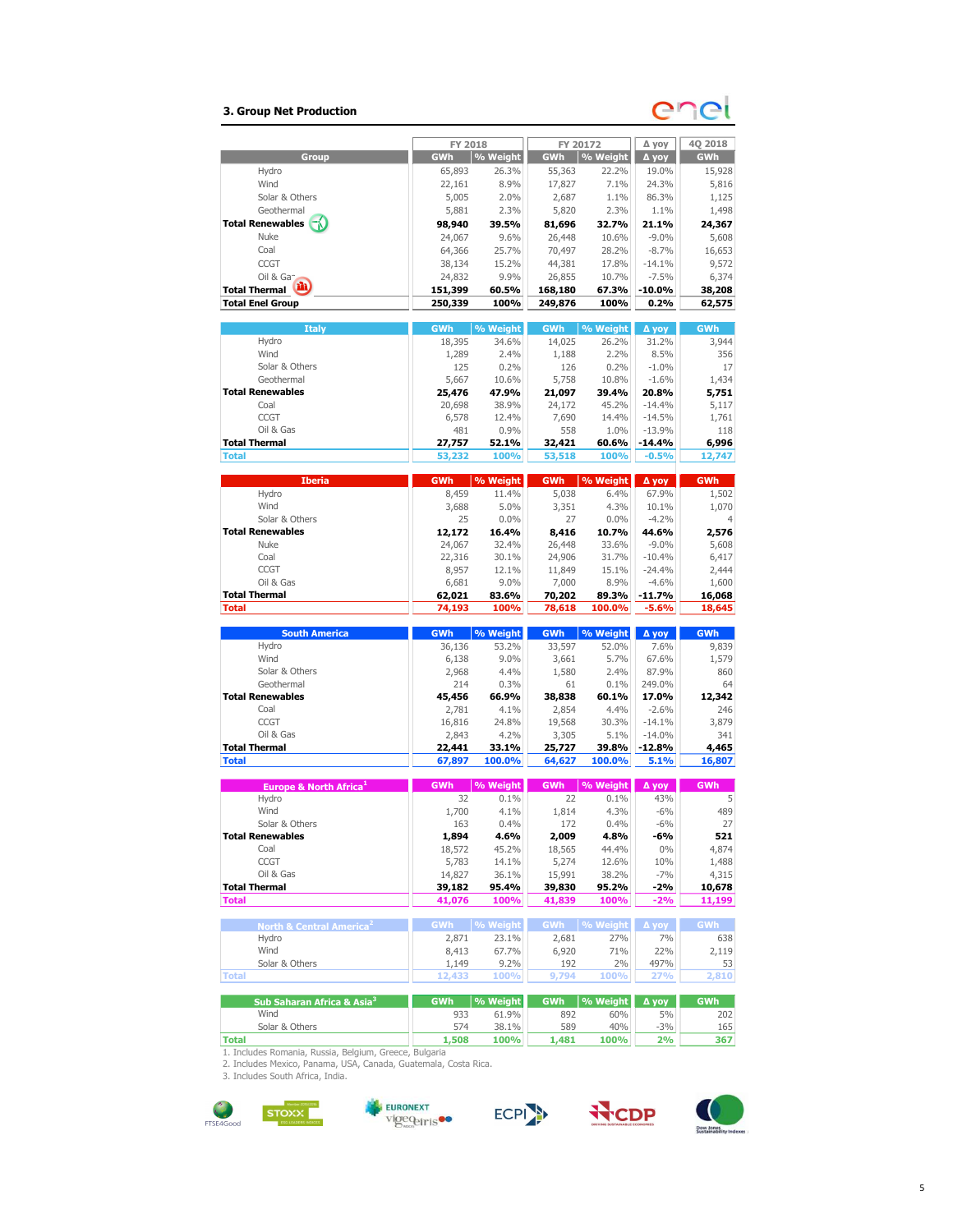## 4. Group Infrastructure & Networks



哥

| Electricity distributed (TWh)   FY 2018   FY 2017 |       |       | <b>Avov</b> | End users <sup>1</sup> (mn) | <b>FY 2018 FY 2017</b> |      | <b>Avoy</b> |
|---------------------------------------------------|-------|-------|-------------|-----------------------------|------------------------|------|-------------|
| Italy                                             | 227.7 | 228.5 | $-0.4%$     | Italy                       | 31.4                   | 31.5 | $0.0\%$     |
| Iberia                                            | 124.7 | 126.4 | $-1.3%$     | Iberia                      | 12.2                   | 12.1 | 0.7%        |
| South America                                     | 117.4 | 90.7  | 29.5%       | South America               | 26.5                   | 19.1 | 38.4%       |
| Europe & North Africa                             | 15.6  | 15.2  | 2.9%        | Europe & North Africa       | 2.9                    | 2.8  | 1.7%        |
| <b>Total</b>                                      | 485.4 | 460.7 | 5.4%        | <b>Total</b>                | 72.9                   | 65.5 | 11.4%       |

1.End Users represent the number of distribution delivery points at the end of the period.

### 5. Group Retail Will

| Energy sold $(TWh)^2$ | <b>FY 2018</b> | <b>FY 2017</b> | Ауоу    | Power customers <sup>3</sup> (mn)   FY 2018   FY 2017 |      |      | <b>Ayoy</b> |
|-----------------------|----------------|----------------|---------|-------------------------------------------------------|------|------|-------------|
| Italy                 | 104.3          | 103.2          | 1.1%    | Italy                                                 | 25.2 | 26.1 | $-3.7%$     |
| Regulated             | 39.8           | 44.0           | $-9.4%$ | Regulated                                             | 16.6 | 18.3 | $-9.1%$     |
| Free Market           | 64.5           | 59.3           | 8.8%    | Free Market                                           | 8.6  | 7.9  | 8.9%        |
| Iberia                | 89.6           | 96.5           | $-7.1%$ | Iberia                                                | 10.8 | 10.8 | $-0.9%$     |
| South America         | 91.1           | 74.7           | 22.0%   | South America                                         | 25.8 | 18.2 | 41.3%       |
| Europe & North Africa | 10.4           | 10.3           | 0.5%    | Europe & North Africa                                 | 3.0  | 2.8  | 6.5%        |
| <b>Total</b>          | 295.4          | 284.8          | 3.8%    | <b>Total</b>                                          | 64.7 | 58.0 | 11.5%       |

| Gas sold (bmc) | <b>FY 2018</b> | <b>FY 2017</b> | <b>Avov</b> | <b>Gas customers (mn)</b> |      | <b>FY 2018 FY 2017  </b> | <b>Avov</b> |
|----------------|----------------|----------------|-------------|---------------------------|------|--------------------------|-------------|
| Italy          | 4.8            | 4.8            | $-1.0%$     | Italy                     | 4.1  | 4.0                      | $1.5\%$     |
| Iberia         | 6.4            | 6.9            | $-7.6%$     | Iberia                    | 1.6  | 1.6                      | 2.8%        |
| Romania        | 0.01           | 0.01           | $-32.6%$    | Romania                   | 0.04 | 0.01                     | n.m.        |
| <b>Total</b>   | 11.2           | 11.8           | $-4.9%$     | <b>Total</b>              | 5.7  | 5.6                      | 2.5%        |

2. Net of energy losses.

### 6. Italian Energy Market

### Italy energy balance

| <b>GWh</b>                  | Jan-Dec<br>2018 | <b>Jan-Dec</b><br>2017 | Д уоу    |
|-----------------------------|-----------------|------------------------|----------|
| Hydro                       | 49,275          | 37,557                 | 31.2%    |
| Thermo                      | 185,046         | 200,305                | $-7.6%$  |
| - Biomass                   | 17,683          | 17,818                 | $-0.8%$  |
| Geothermal                  | 5,708           | 5,821                  | $-1.9%$  |
| Wind                        | 17,318          | 17,565                 | $-1.4%$  |
| PV                          | 22,887          | 24,017                 | $-4.7%$  |
| <b>Total net production</b> | 280,234         | 285,265                | $-1.8%$  |
| Import                      | 47,179          | 42,895                 | 10.0%    |
| Export                      | 3,270           | 5,134                  | $-36.3%$ |
| <b>Net import</b>           | 43,909          | 37,761                 | 16.3%    |
| <b>Pumped storage</b>       | 2,233           | 2,478                  | $-9.9%$  |
| <b>Electricity demand</b>   | 321,910         | 320,548                | 0.4%     |

Source: TERNA Source: GME

| Power customers <sup>3</sup> (mn) | <b>FY 2018</b> | <b>FY 2017</b> | <b>Дуоу</b> |
|-----------------------------------|----------------|----------------|-------------|
| Italy                             | 25.2           | 26.1           | $-3.7%$     |
| Regulated                         | 16.6           | 18.3           | $-9.1%$     |
| Free Market                       | 8.6            | 7.9            | 8.9%        |
| Iberia                            | 10.8           | 10.8           | $-0.9%$     |
| South America                     | 25.8           | 18.2           | 41.3%       |
| Europe & North Africa             | 3.0            | 2.8            | 6.5%        |
| <b>Total</b>                      | 64.7           | 58.0           | 11.5%       |
|                                   |                |                |             |

| <b>Gas customers (mn)</b> | <b>FY 2018 FY 2017</b> |      | Δγογ |
|---------------------------|------------------------|------|------|
| Italy                     | 4.1                    | 4.0  | 1.5% |
| Iberia                    | 1.6                    | 1.6  | 2.8% |
| Romania                   | 0.04                   | 0.01 | n.m. |
| <b>Total</b>              | 5.7                    | 5.6  | 2.5% |

3. Power Customers represent clients with active contracts with Enel.

72.2 55.5 44.5 42.9 43.1 48.9 50.3 55.8 48.654.7 65.8 65.1 49.057.0 56.9 49.4 53.5 57.3 62.7 67.7 76.3 73.9 66.6 65.2 53.9 61.3 Total 64.7 58.0 11.5%<br>
Cas customers (mn)  $\begin{bmatrix} \n\text{P1 2013} & \n\text{P1 2017} & \n\text{Avoy} \\ \n\text{Heri} \\ \n\text{Deri} \\ \n\text{Romain} \\ \n\text{Total} \\ \n\end{bmatrix}$ .  $\begin{bmatrix} \n\text{P1 2015} & \n\text{P1 2017} & \n\text{Avoy} \\ \n\text{1.5} & 1.6 & 1.89\% \\ \n\text{1.6} & 1.6 & 1.89\%$ **2017 2018**  $\rightarrow$  Avg. 2017  $\rightarrow$  Avg. 2018

Pool price (€/MWh)